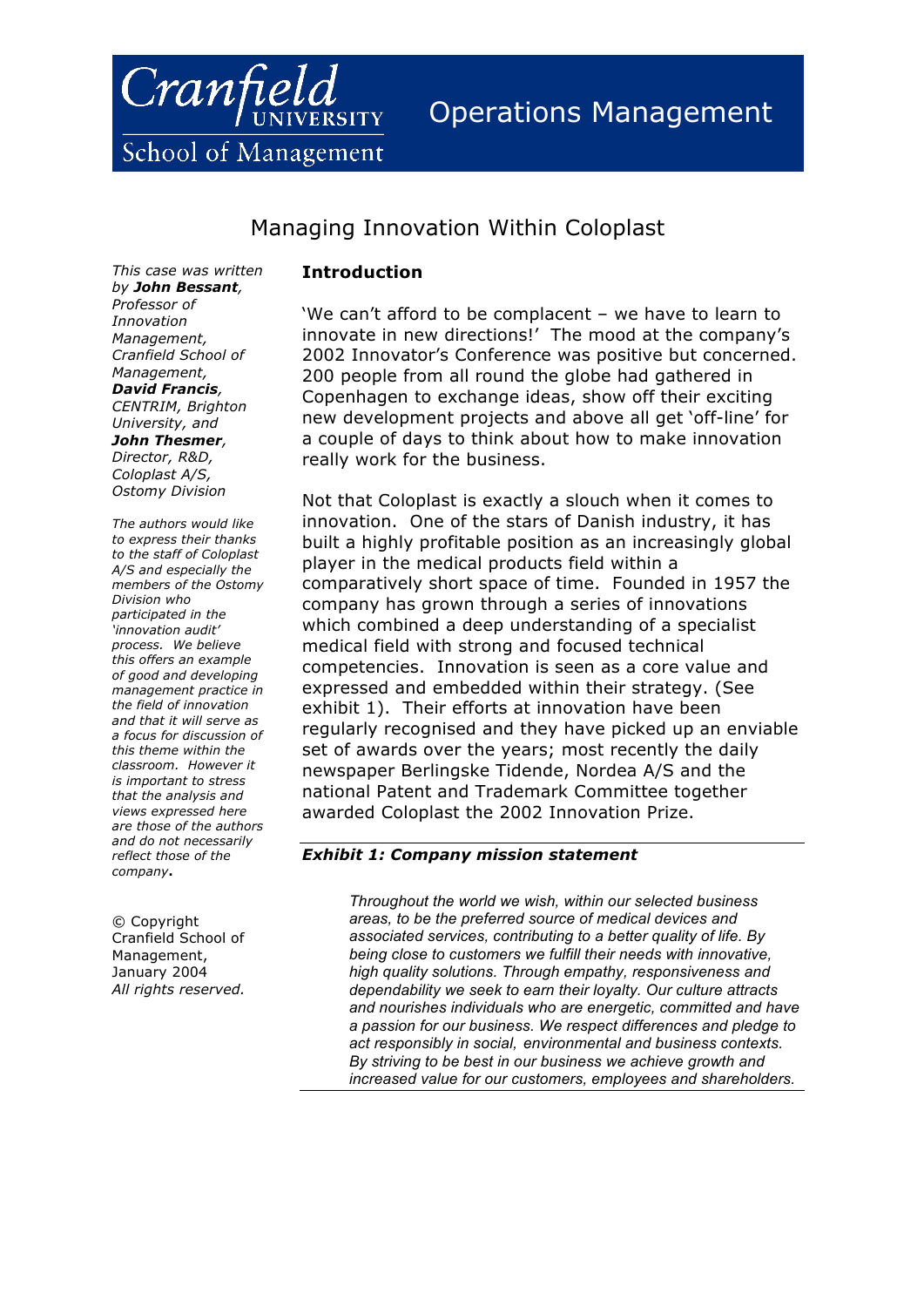Innovation has always been at the heart of their business, ever since the company was founded to produce better solutions to meet the needs of patients recovering from stomach cancer. So why the concern now, just when they seemed to have the innovation challenge under control?

Precisely because the company was aware how much its previous success had been built on innovation, it recognized the need to audit and develop its capabilities to continue to do so. In particular the challenge was not only to maintain innovation within key areas with which it was familiar – product and process innovation around 'doing what we do but better' – but also to develop the capacity to create and manage discontinuous, 'do different' kinds of innovation. And for this it realized it would need to build a complementary but different set of capabilities for organizing and managing innovation.

## **Brief history of the company**

Coloplast was founded in 1954 when nurse Elise Sorensen developed the first self-adhering ostomy bag as a way of helping her sister, a stomach cancer patient. She took her idea to a various plastics manufacturers, but none showed interest at first. Eventually one, Aage Louis-Hansen discussed the concept with his wife, a nurse, who saw the potential of such a device and persuaded her husband to give the ostomy bag a chance. Hansen's company, Dansk Plastic Emballage, produced the world's first disposable ostomy bag in 1955; these first bags were made by hand. Two years later Dansk Coloplast was founded. Sales exceeded expectations and in 1957, after having taken out a patent for the bag in several countries, the Coloplast company was established. It was listed on the Danish Stock Exchange in 1983.

Expansion of the business took place not simply in volume terms but also geographically, with a gradual extension of operations across Europe, into the USA and later the Far East. Today the company has subsidiaries in 20 and factories in 5 countries around the world. The product range also developed with the setting up of specialist divisions dealing with incontinence care, wound care, skin care, mastectomy care, consumer products (specialist clothing etc.) as well as the original ostomy care division. Growing collaboration with other medical firms like Johnson and Johnson has involved them in various mergers, joint ventures and other activities aimed at providing a focused range of care products.

Today Coloplast defines itself as *'a medical device company developing, marketing and selling products and services within our business areas: ostomy, continence care, wound care, breast care and skin care. Our customers are care providers and healthcare advisors, dealers and the product users. We offer products based on innovation and high technology ensuring effective treatment'.*

The structure, as of 2003, is given in exhibit 2, below.

#### *Exhibit 2: Organization structure*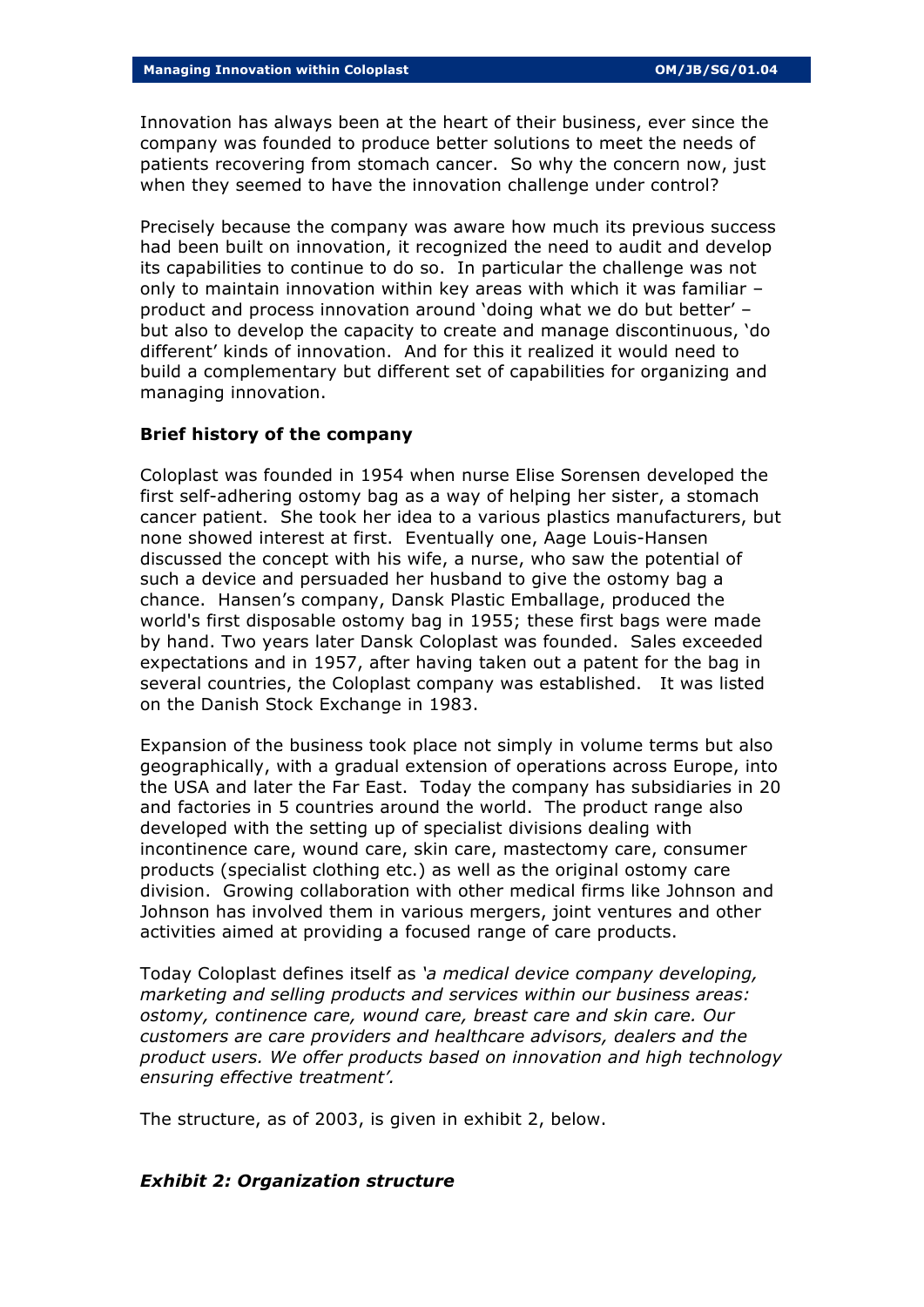## **Financial performance**

.

Growth within the business has been consistent and the company remains one of the star performers in Danish industry, as exhibit 3 indicates.

| Year                                    | 1997/8 | 1998/9 | 1999/00 | 2000/01 | 2001/02 |
|-----------------------------------------|--------|--------|---------|---------|---------|
| Net turnover<br>(million Danish kroner) | 2724   | 3065   | 3603    | 4069    | 5624    |
| <b>Operating profit</b>                 | 438    | 464    | 564     | 696     | 931     |
| Annual growth (%)                       | 14     | 13     | 18      | 33      | 38      |

*Exhibit 3: Financial performance for Coloplast Group*

## **Market performance**

Coloplast is operating in a niche market with few, large suppliers. In the western hemisphere most of their products are reimbursed by the healthcare authorities. Usually it is a nurse who chooses the product or provides guidance on product choice.

With more than 6,000 employees in 30 countries around the world they are a major supplier of medical devices and services improving the quality of life of the users. Most of the group turnover (over 98%) is generated in countries outside Denmark, with around 79% in Europe and 15% in North and South America. In Europe they are market leaders within their largest business area, ostomy. The overall world market for ostomy products is estimated at DKK 8bn, with an annual growth in the order of 4-8%. The market growth is just under 5% in Europe, but somewhat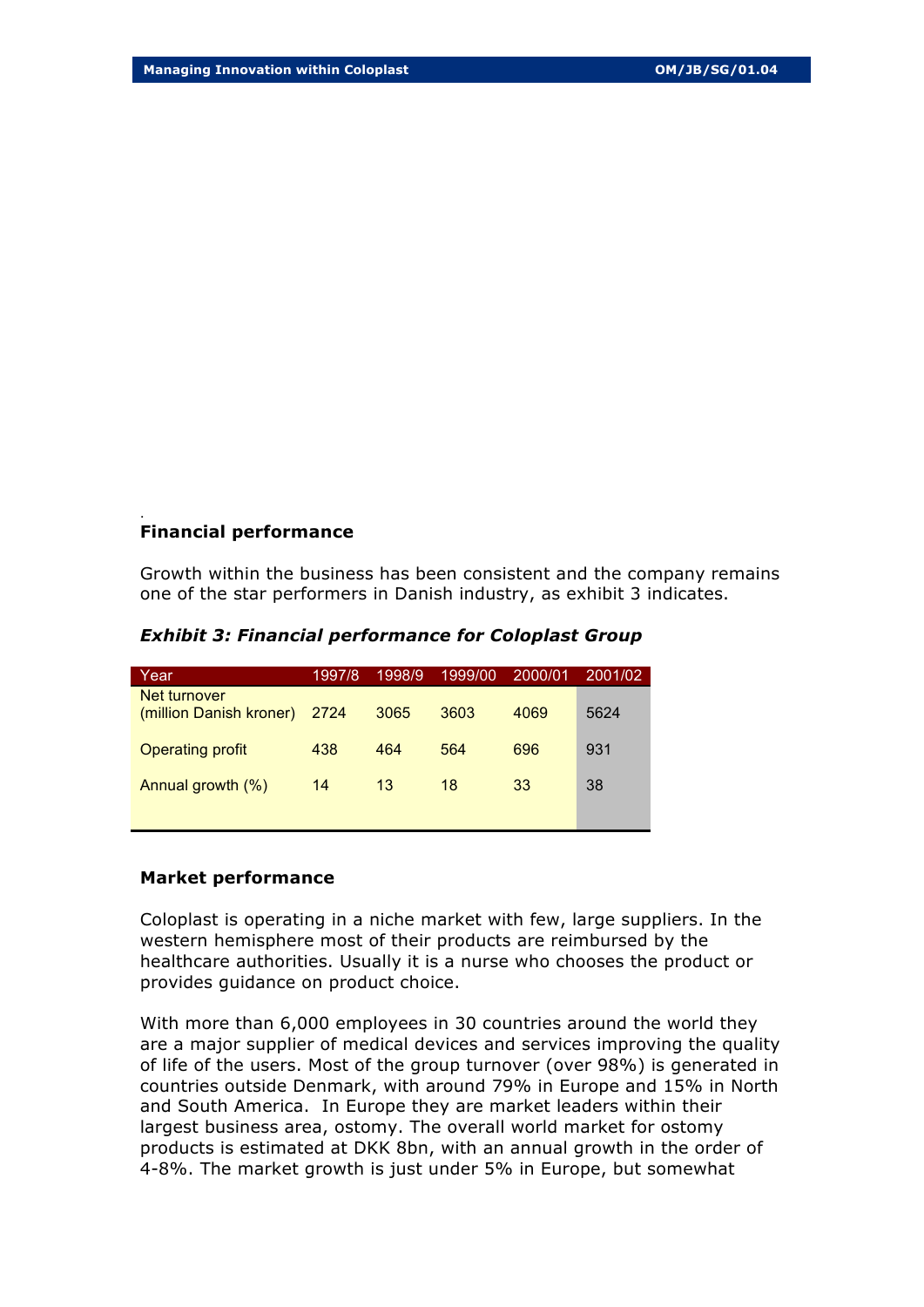higher in the USA end the rest of the world. In 2002/03 Coloplast's ostomy product sales totaled DKK 2.131bn, corresponding to a rate of growth of 14% in local currencies.

### **Key competencies**

An ostomy bag or a wound dressing must adhere to the skin without causing unnecessary damage or irritation. Coloplast's key technological competence is skin-friendly adhesives based on advanced adhesives technology, which they use in most of their products. Underpinning all of this has been a strong commitment to R&D with a central facility in Denmark and subsidiary work elsewhere together with extensive links with and funding of university and clinic based work.

## **The innovation challenge**

At its heart the innovation management problem is simple. In order to survive an organization has to change its offering and how it creates and delivers that - and it must do so on a continuing basis. And in order to carry this out it has to go through certain common phases of activity (exhibit 4).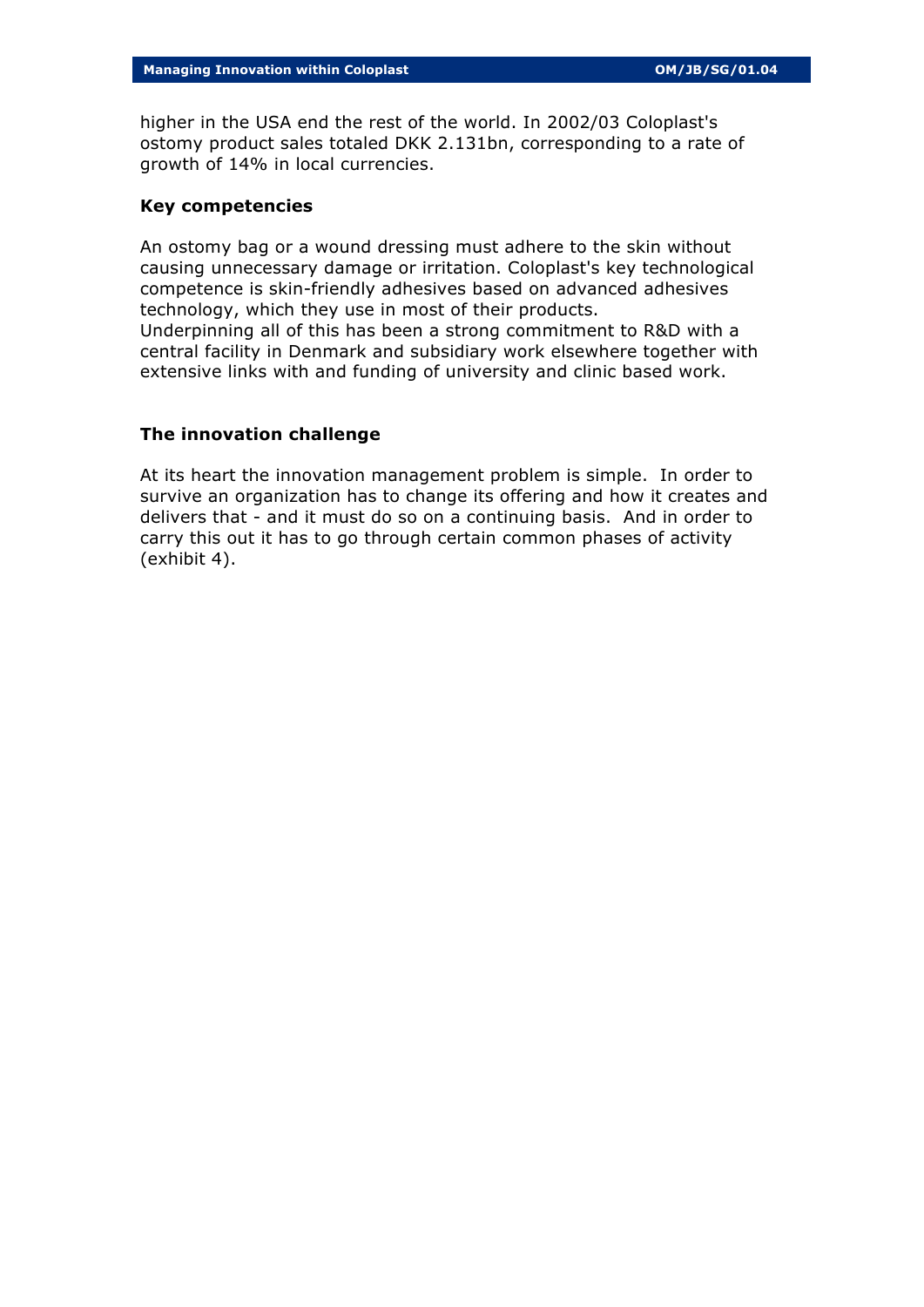

#### *Exhibit 4: Outline of the innovation process*

These stages are:

- scan and search their environments (internal and external) to pick up and process signals about potential innovation. These could be needs of various kinds, or opportunities arising from research activities somewhere, or pressures to conform to legislation, or the behaviour of competitors - but they represent the bundle of stimuli to which the organisation must respond
- strategically select from this set of potential triggers for innovation those things which the organisation will commit resources to doing. Even the best-resourced organisation can't do everything, so the challenge lies in selecting those things which offer the best chance of developing a competitive edge.
- having chosen an option, organisations need to resource it providing (either by creating through R&D or acquiring through technology transfer) the resources to exploit it This might be a simple matter of buying off-the -shelf, or exploiting the results of research already carried out - or it might require extensive search to find the right resources. It is also not just about embodied knowledge, but about the surrounding bundle of knowledge - often in tacit form- which is needed to make the technology work.
- finally organisations have to implement the innovation, growing it from an idea through various stages of development to final launch - as a new product or service in the external market place or a new process or method within the organisation.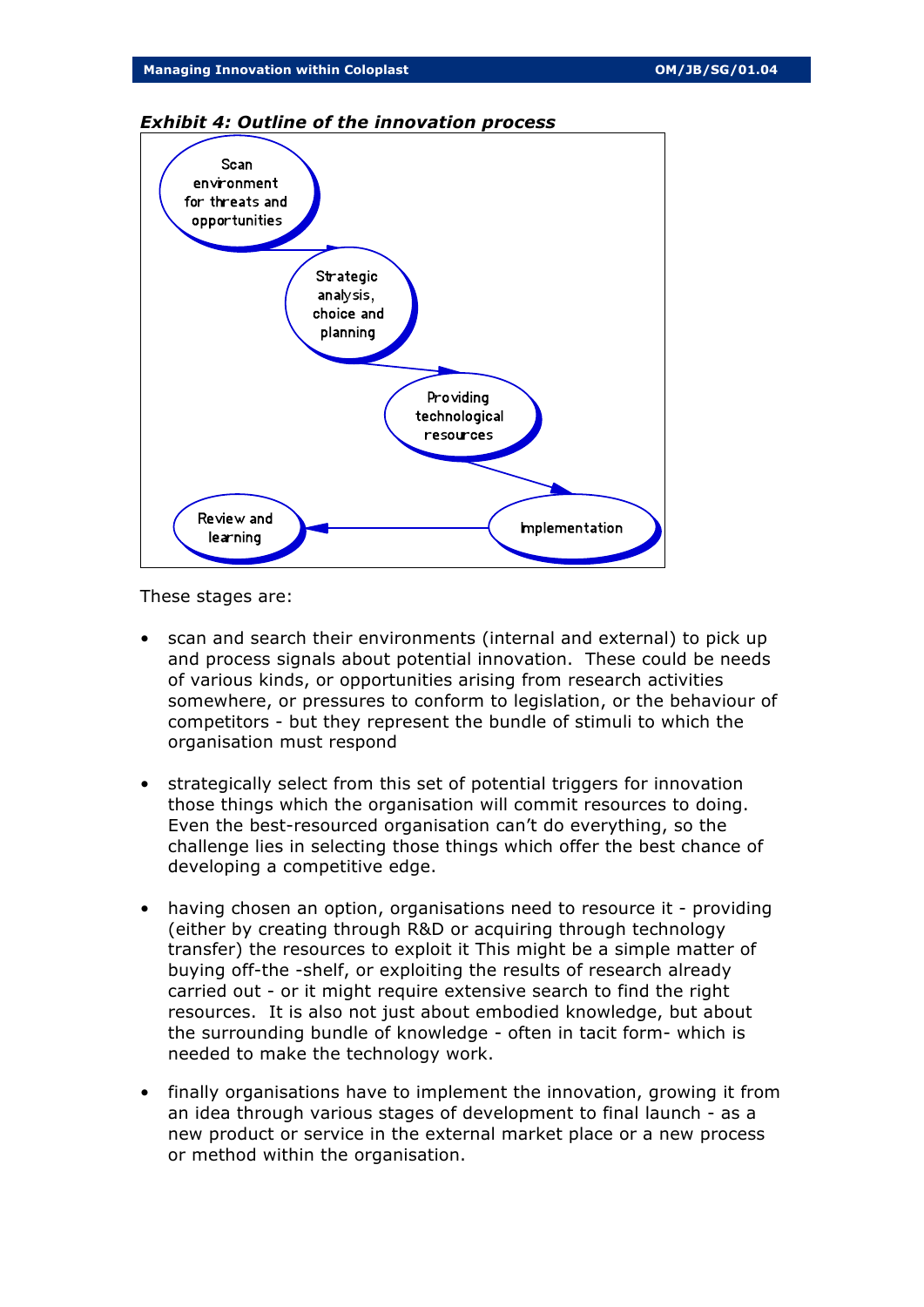• a fifth - optional - phase is to reflect upon the previous phases and review experience of success and failure - in order to learn about how manage the process better, and to capture relevant knowledge from the experience.

## **Organizing for innovation within Coloplast**

How did Coloplast organize to deal with this? In essence they learned and built capability along the lines indicated above – and in particular developed some highly specific patterns of behaviour (routines) which they used to competitive advantage.

For example, one of the key lessons about successful innovation is the need to get close to the customer. At the limit (and as Eric Von Hippel and other innovation scholars have noted $^{1}$ ), the user can become a key part of the innovation process, feeding in ideas and improvements to help define and shape the innovation. In the case of Coloplast this pattern had been established from the outset when Elise developed a prototype bag and then found someone who could make it and gradually improve on it. Keeping close to users in a field like personal medical devices is crucial and Coloplast developed a novel way of building such insights in by making use of panels of users, specialist nurses and other healthcare professionals located in different countries. This had the advantage of getting an informed perspective from those involved in post-operative care and treatment but also able to articulate needs which might for the individual patient be difficult or embarrassing to express. By setting up panels in different countries the varying cultural attitudes and concerns could also be built into product design and development. Exhibit 5 describes the operation of the Coloplast Ostomy Forum (COF boards) in a little more detail and provides a good example of how the firm got closer to its market. It makes use of similar forums in its other business areas.

l

<sup>1</sup> For more detail on relevant research and theory on innovation, see Tidd, J., Bessant, J. and Pavitt, K., (2001), 'Managing innovation', John Wiley and Sons, Chichester.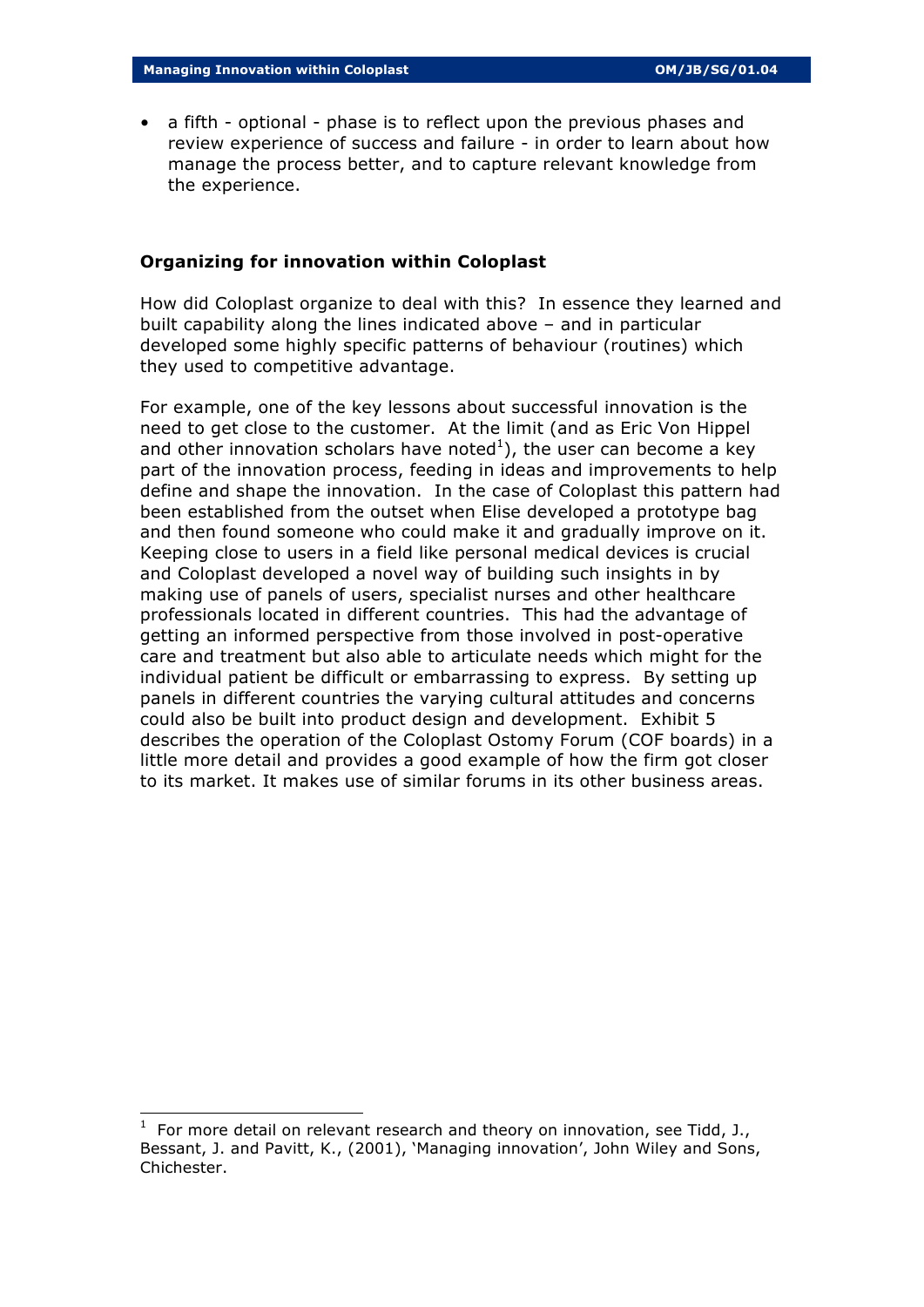#### *Exhibit 5: Coloplast Ostomy Forum (COF)*

*The concept for this approach to deepening understanding of user needs emerged in the early 1990s. It is essentially a series of product development activities carried out with a small group (10-15 people) of key professionals experienced in post-operative care of ostomy patients. From an initial 5 COF Boards in Denmark, UK, Holland, France and Spain the concept now has 24 boards in 17 countries, involving around 350 Stoma Care Nurses. Each Board meets twice/year with a 1-2 day formal agenda set by the company but designed to promote extensive interaction and experience sharing.*

*The core objective within COF Boards is to try and create a sense of partnership with key players, either as key customers or key influencers. Selection is based on an assessment of their technical experience and competence but also on the degree to which they will act as opinion leaders and gatekeepers – for example by influencing colleagues, authorities, hospitals and patients. They are also a key link in the clinical trials process. Over the years Coloplast has become quite skilled in identifying relevant people who would be good COF board members – for example, by tracking people who author clinical articles or who have a wide range of experience across different operation types. Members of a COF Board are asked to sign a confidentiality agreement.*

#### **COF and product innovation**

*These people are expert in patient care and articulating user needs and their specific role is particularly to help with two elements in innovation:*

- *Identify, discuss and prioritize user needs*
- *Evaluate product development projects from idea generation right through to international marketing.*

*Importantly COF Boards are seen as integrated with the main AIM product development process and the views expressed by Board members provide valuable market and technical information into the stage gate decision process. This input is mainly associated with early stages around Concept formulation (where the input is helpful in testing and refining perceptions about real user needs and fit with new concepts). There is also significant involvement around Product Development where involvement is concerned with evaluating and responding to prototypes, suggesting detailed design improvements, design for usability, etc.*

*This can be a source of increased satisfaction for the nurses involved; for example Marce Centellas works as a specialist nurse in the stoma clinic of Hospital San Joan de 4 in Martorell near Barcelona, Spain. She comments; ' Working with product improvements is another aspect of my job which is very rewarding, especially if suggested improvements materialise like they did with the Alterna ideal bag'*

*Continuous development of the COF boards as an input to the innovation processI have attached a document describing the COF role in the development of Hide-away. It is a rather long story, but I am sure you can cut it down.*

*The role of the Boards continues to change, reflecting the shifting social and political circumstances. For example, in the UK recent reforms of the National Health Service have had a profound effect and have brought a different perspective on service quality and cost control. Business principles have been introduced with the split of the health service into purchasers and providers, where hospitals sell services to the general practitioners. The change that was generated had a significant effect on the hospital stoma care centres. For many stoma care nurses, in addition to patient care, budgeting, planning, stock control, reporting, and promoting the service became part of their daily responsibilities. Coloplast became aware at an early stage that many stoma care centres*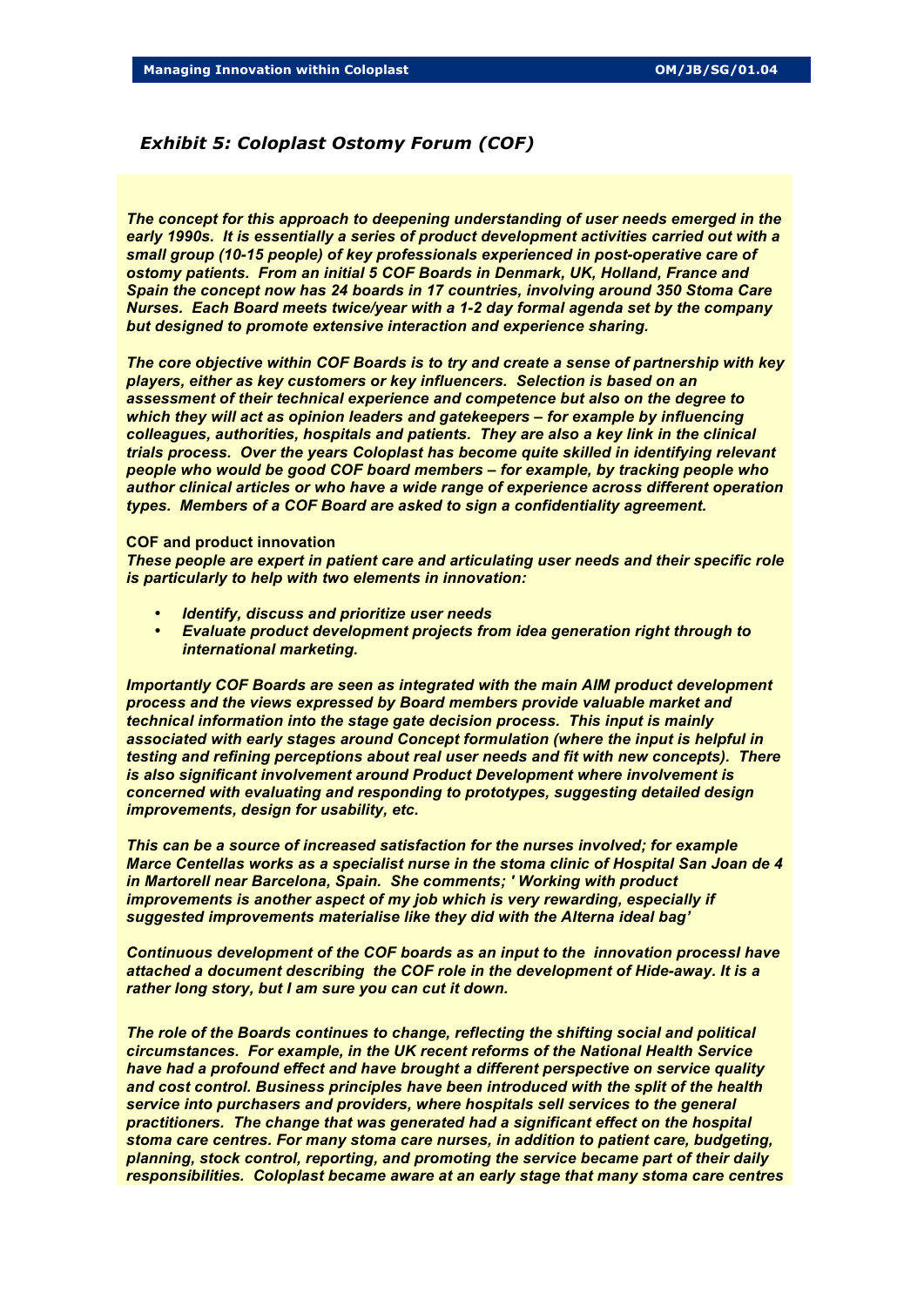*would need special support for these new skills. Marketing Services Manager Jim Attree conceived the idea of forming partnerships with key stoma care centres based on a package of special services.* 

*It was obvious that most stoma care centres would benefit greatly from a computer program which was tailor made to their administrative needs. Therefore Coloplast's marketing service and computer departments started developing such a programme in consultation with stoma care nurses.* **'***It took us two years to develop the Practice Management System. Since then we have offered the programme and service package to key stoma care centres as part of a working partnership approach'.*

*In many cases stoma care nurses did not have access to the necessary hardware to run the Practice Management System, so the Coloplast offer included a lap top computer and printer. In addition there is a complete service package including on going training and development. Technical support is given by computer specialists who are on hand to solve problems by phone or through personal visits.*

*The system enables stoma care nurses to generate patient records and reports, process data, undertake audits, and develop better communication with general practitioners and other professionals. This means that less time is spent on administration and more on developing the service for the benefit of patients.*

*To support key customers in a rapidly changing environment, Coloplast has developed, in cooperation with the University of Greenwich, a course on business planning for specialist nurses. The course is fully accredited as a module within nursing and business management degree programmes.*

## **The AIM process for progressing ideas into products**

Another area which represents good practice in innovation management is the use of some form of organized and accepted process for managing risk and progressing projects from initial selection through to strategic commitment of resources. $2$  Such portfolio management/stage gate models are essential in organisations with multiple product and process innovation projects. In the case of Coloplast the process developed was called AIM and provided a clear and widely accepted framework to take ideas and progress them through to successful products launched in the marketplace. Exhibit 6 gives more details of AIM.

l

 $2$  For more details on this aspect of innovation management see Bessant, J. and Francis, D., (1997), 'Implementing the new product development process', Technovation, 17, (4), 184-197.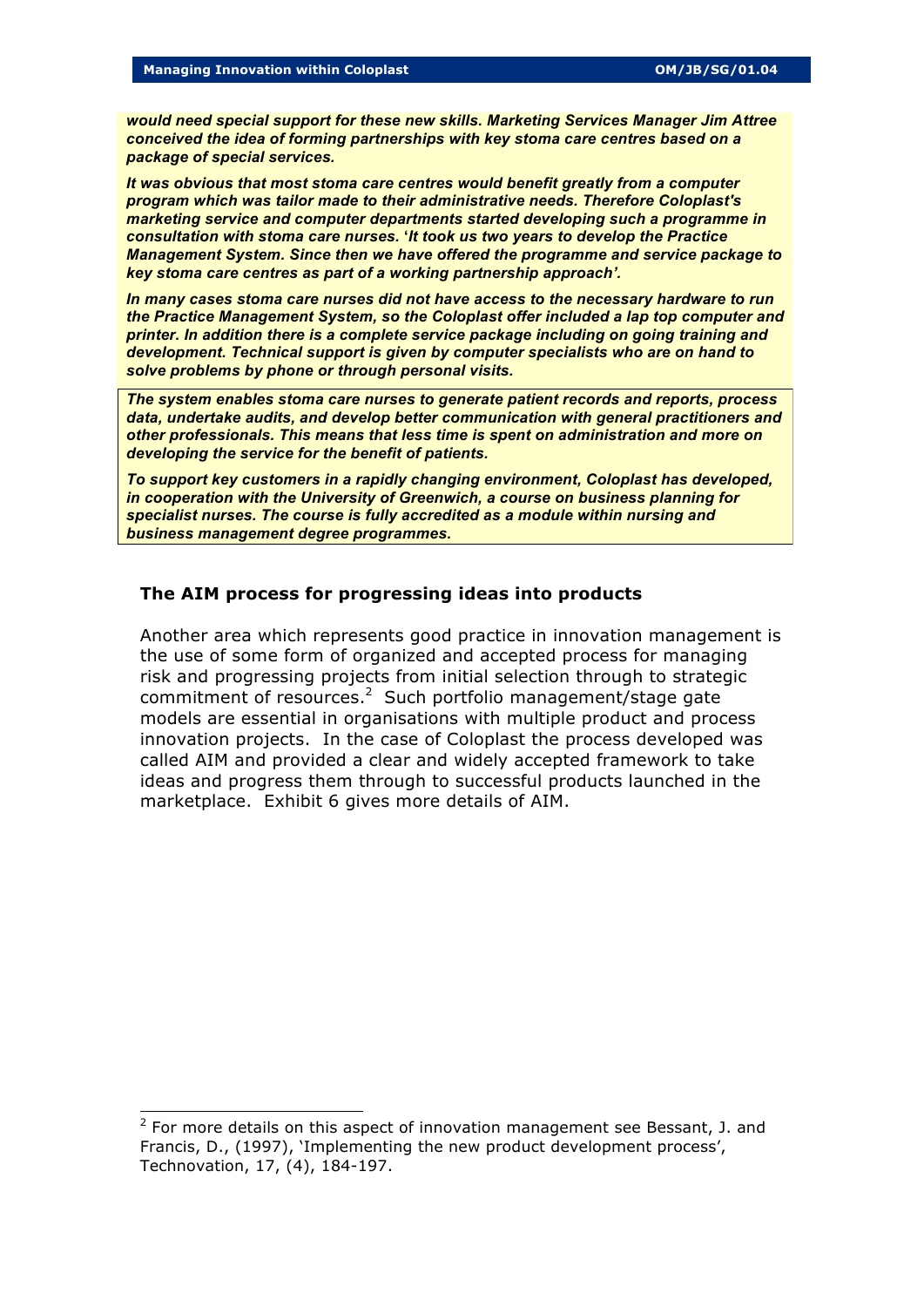## *Exhibit 6: The AIM process*



**AIM's purpose can be expressed as being:**

- **To provide common rules of the game for product development within Coloplast**
- **To make clear decisions at the right moment**
- **To clarify responsibility**

**The objective of the AIM process is to ensure a high, uniform level of professionalism in product development yielding high quality products. It is based on the view that Coloplast must increase the success rate and reduce the development time for new products in order to become a "world class innovator".**

#### **The stage/gate system**

**Much of the work in product development is carried out by project teams consisting of selected specialists from marketing (from both product divisions and subsidiaries), R & D, clinical affairs and manufacturing. Each project team will work under the leadership of a skilled and enthusiastic project manager, and the AIM process defines the rules to be**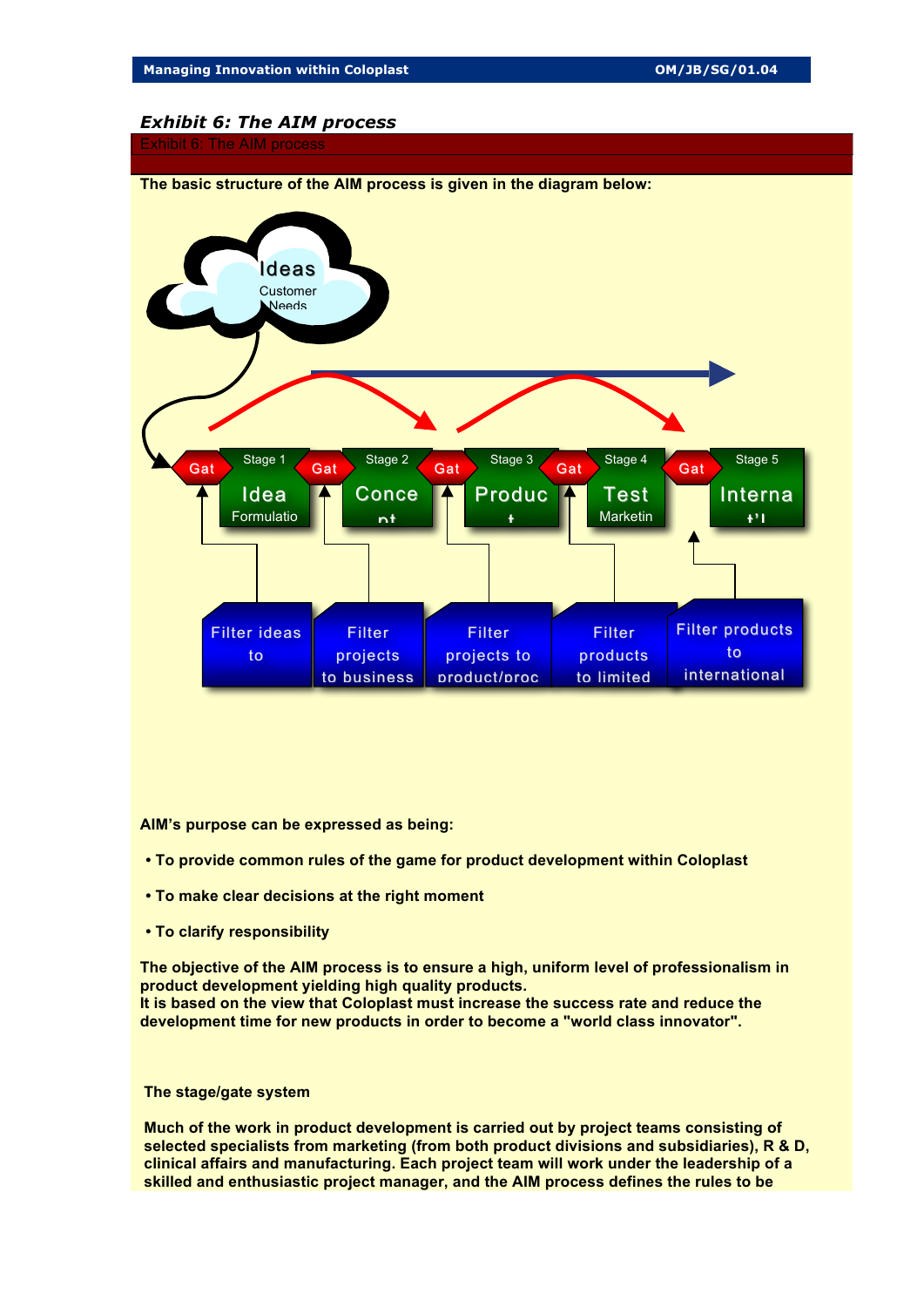**followed by the project team.**

**The AIM process divides the development of new products into five manageable "stages". Each stage contains a number of parallel and coordinated activities designed to refine the definitions of customer needs and to develop technological solutions and capacity for efficient manufacturing.**

**Each stage is followed by a "gate", a decision point at which the project is reviewed by the "gatekeepers", senior managers with authority to keep worthy projects moving ahead quickly. The gates serve as the critical quality control checkpoints between the stages. A "go" decision is made when the gatekeepers decide that a project is likely, technically and economically, to meet the needs of the customers as well as to comply with Coloplast's high standards for Return On Investment, quality and environmental impact.**

## **'Hide-away' – a case study in product development**

The deployment of the close links with users and the AIM process can be seen in the following brief case history of a successful innovation. In 1993 the company and its COF boards discussed the needs of a particular patient group (ileostomists) and came up with three proposals for development based on these needs:

- Open bag with filter
- System for ileostomists with high output
- A bag with a more hygienic, easy to handle and comfortable outlet

Development of filter and high output system were given the highest priorities and after implementing these projects the development of a new outlet was initiated in June 1997. The resulting product has gone on to be a star performer in terms of market share and preference:

*"Ostomy. Sales of ostomy products rose 15% in local currencies compared to last year. In Europe, growth was most significant in France*  and the UK, though all important markets registered progress. The strong *demand for the Hide-away product in particular has driven the growth in sales of the Assura product range, which now accounts for more than 75% of the division's sales."*

*(Quarterly Financial Statement Press Release, February 2, 2002)*

This market position can partly be explained in the results of the Phase 3 clinical trials, from which the strong user preference can be seen. This graph shows the response to the question ' *Of the current product or the new (Hideaway) product which do you prefer?*'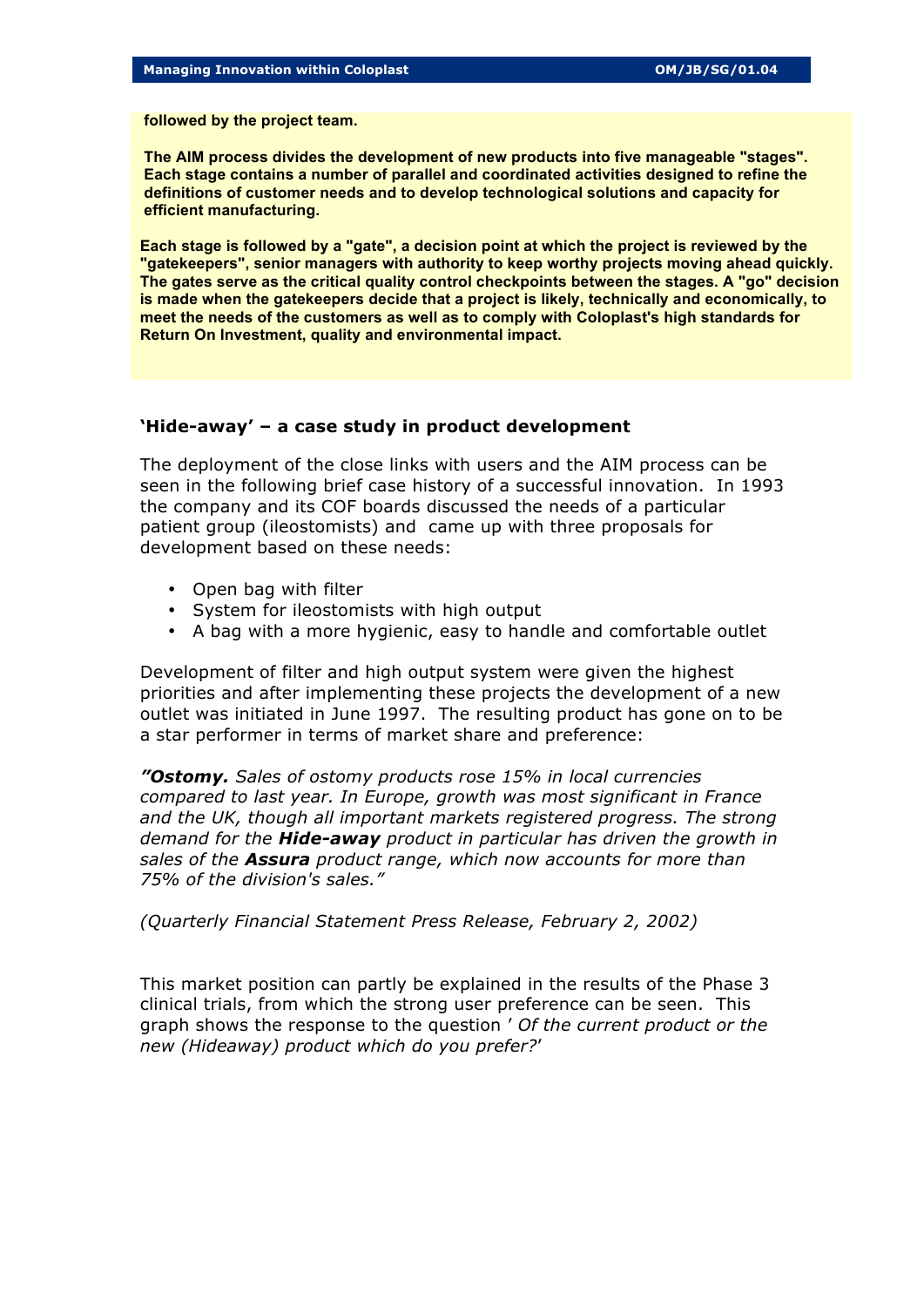

In summary key features of this successful innovation can be mapped on to the AIM process:

- Clear understanding of user need essentially for a new outlet which offered features including simplicity, comfort, safety, etc.
- Idea generated by a cross-functional task force involving stoma care nurses and patients with ileostomies.
- Concept: prototypes developed together with nurses and users
- Development: throughout the development there was extenisve testing in focus groups, User Panels and COF, followed by formal clinical trials in Holland and Germany
- Test Marketing in November 1999 in Holland
- International Marketing introduced to most subsidiaries since 2000

AIM helped ensure rapid and systematic conversion of the initial idea into a tested and accepted product. Importantly this involved extensive learning and change to the original idea but in a high-involvement fashion linking different internal and external perspectives. Of particular relevance is the close interaction with users and specialists via the COF boards. The timeline and development activities are given below: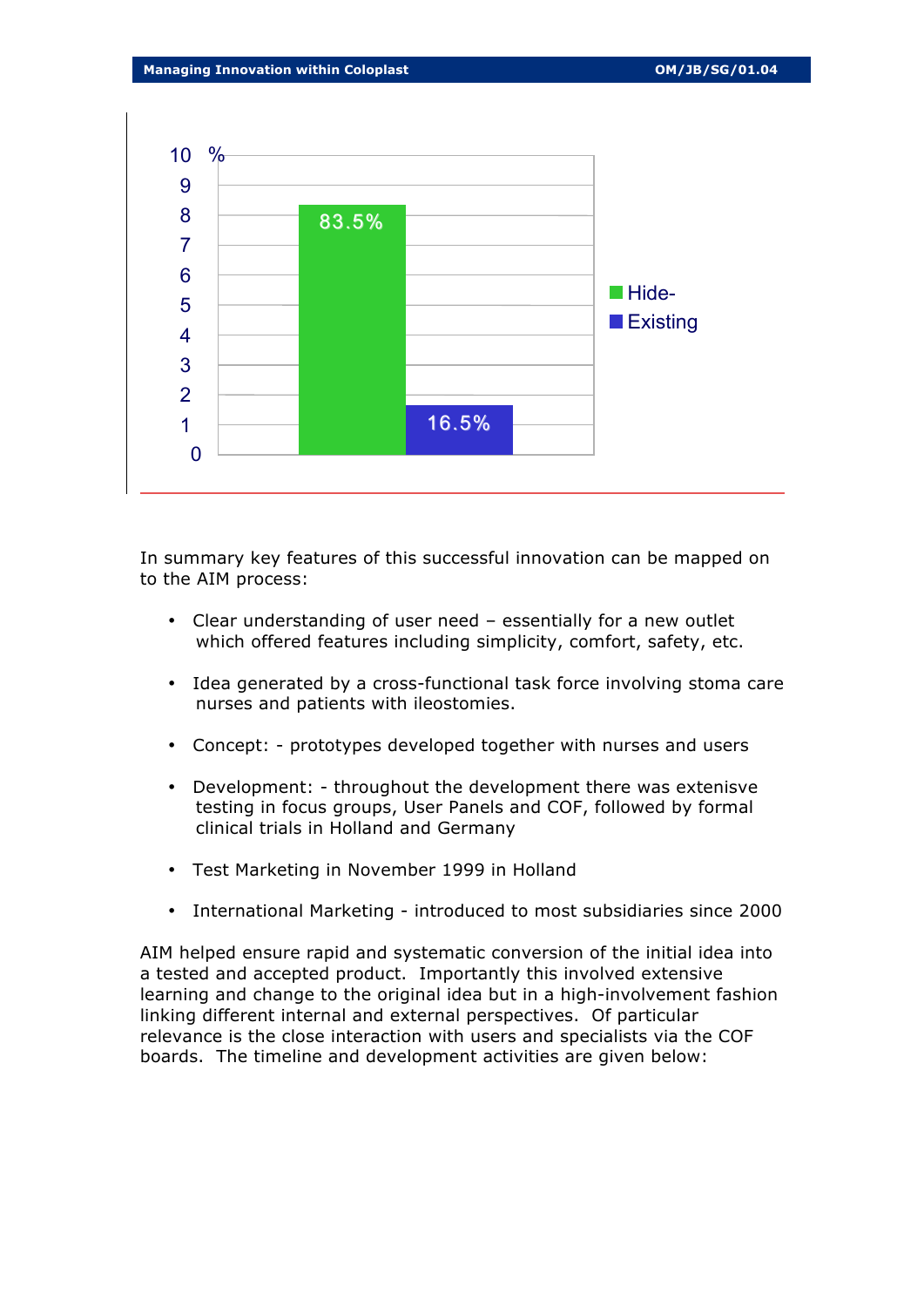| Time                      | <b>Activity</b>                                                                                                                                                                                                                                                                                                                                                                                                                                                                                                                                                                                                                                                                                                                                                                       |
|---------------------------|---------------------------------------------------------------------------------------------------------------------------------------------------------------------------------------------------------------------------------------------------------------------------------------------------------------------------------------------------------------------------------------------------------------------------------------------------------------------------------------------------------------------------------------------------------------------------------------------------------------------------------------------------------------------------------------------------------------------------------------------------------------------------------------|
| <b>June 1997</b>          | Danish Ileo board (user panel) meeting<br>At this meeting the board was among other things asked to design<br>their ideal ileo bag. A key activity of this meeting with users was to<br>ascertain problems and issues which the new system should take<br>into account and the panel identified several including:                                                                                                                                                                                                                                                                                                                                                                                                                                                                    |
|                           | The bags are too big for small people<br>$\bullet$<br>The shape of the bag is wrong (ought to be asymmetric)<br>It is difficult to clean the outlet after emptying<br>The big clamps are uncomfortable<br>Clips prick                                                                                                                                                                                                                                                                                                                                                                                                                                                                                                                                                                 |
| September 1997            | Danish Ileo board meeting<br>On the basis of the user designed bags from last meeting the board<br>was introduced to three prototypes with different outlets. It was<br>decided to keep on working on prototype C.                                                                                                                                                                                                                                                                                                                                                                                                                                                                                                                                                                    |
| November/December<br>1997 | <b>COF meetings</b><br>At this round of COF meetings the nurses evaluated prototype C.<br>The conclusion from the meetings was that the concept was good<br>and safe, but should be modified because it was too complicated.<br>Further all the adhesive areas were difficult to clean and the bag was<br>too bulky.                                                                                                                                                                                                                                                                                                                                                                                                                                                                  |
| January/February<br>1998  | <b>Phase II trial</b><br>The product from the COF round was tested and the results were the<br>worst ever in Coloplast except for the fact that the outlet was tight.                                                                                                                                                                                                                                                                                                                                                                                                                                                                                                                                                                                                                 |
| May/June 1998             | <b>COF meetings</b><br>As the prototype with a brake outlet mechanism received a very bad<br>score in the phase II trial the COF boards were also asked to<br>evaluate a version of the bag without brake.<br>They found that the brake version was difficult to handle and when<br>asked if there was a market need for both versions the answer was<br>no in the majority of the boards. Therefore the brake version was<br>stopped. Further feedback from COF was that the end of the outlet<br>should be provided with more foam in order to control the emptying<br>better, and that the hooks and plate should be larger in order to<br>increase the security. Last but not least the soft front should be<br>reinforced in order to hold the outlet when folded completely up. |
| November/December<br>1998 | <b>COF meetings</b><br>In between the above and this COF round the product was modified<br>according to the COF feedback, and prototypes were produced<br>manually for the COF meetings and for the planned phase III trial.                                                                                                                                                                                                                                                                                                                                                                                                                                                                                                                                                          |
|                           | At these COF meetings a new version of the bag was presented<br>during the follow up from the last meeting. The boards were also<br>informed about the planned phase III trial in Holland and Germany.                                                                                                                                                                                                                                                                                                                                                                                                                                                                                                                                                                                |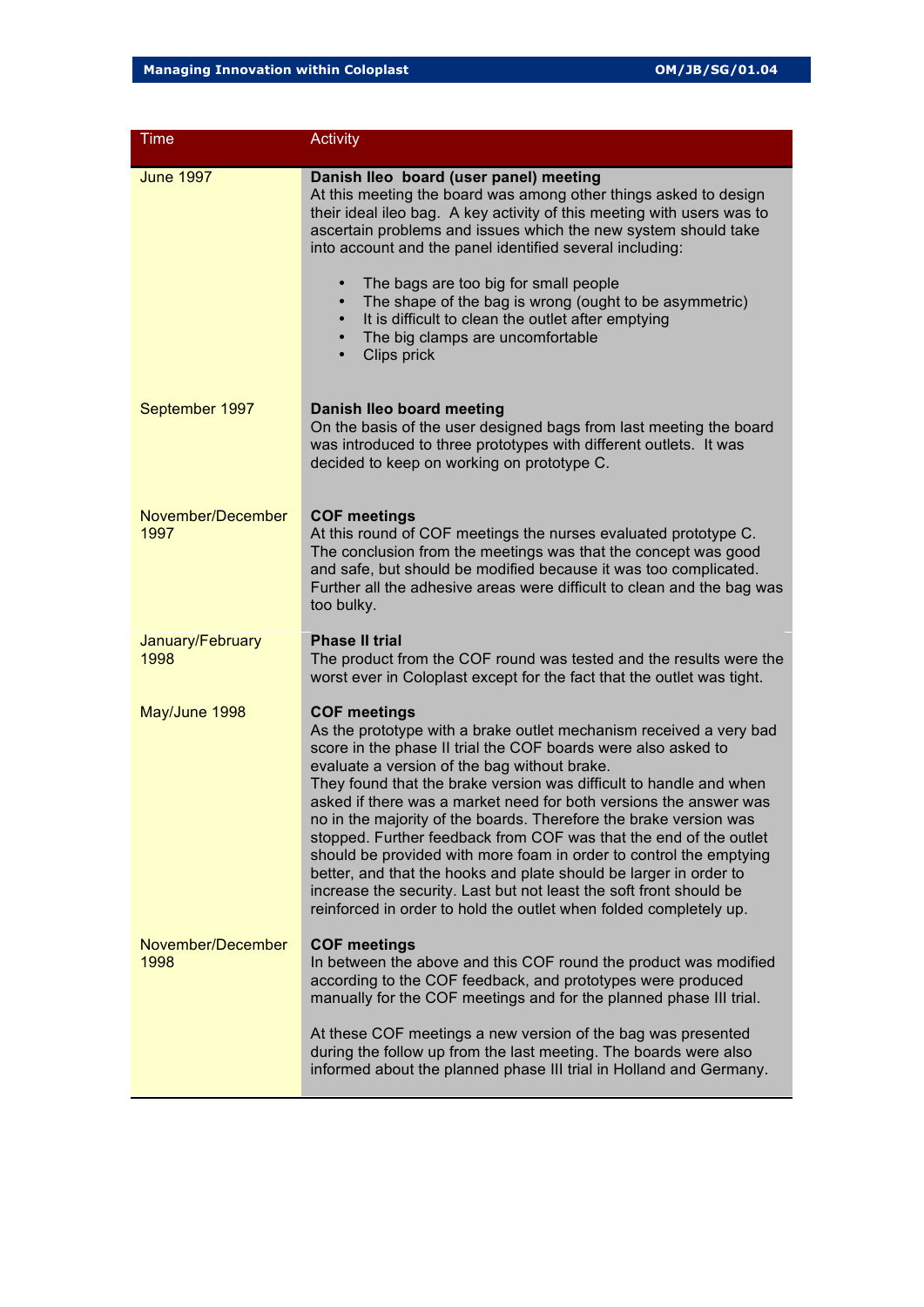| December 1998 - April<br>1999 | <b>Phase III trial</b><br>Prototype tested with users.                                                                                                                                                         |
|-------------------------------|----------------------------------------------------------------------------------------------------------------------------------------------------------------------------------------------------------------|
| February 1999                 | lleo users board meeting<br>At the meeting the criteria for choosing different sizes of bags were<br>discussed in order to verify the need for different designs of the<br>outlets (asymmetric and symmetric). |
| May/June 1999                 | <b>COF meeting</b><br>The interim test results were presented to the boards.                                                                                                                                   |
| October 1999/March<br>2000    | <b>Planning meeting</b><br>On October 1st 1999 the 2-pce products were launched in Holland.<br>The 1-piece version products were launched April 1st 2000.                                                      |
| November/December<br>1999     | <b>COF meeting</b><br>The COF boards were presented to the final test results and<br>thanked for their participation in the project.                                                                           |

## **Auditing innovation at Coloplast**

In 2002 as a follow-on from the Innovator's Conference two university researchers were commissioned to carry out an independent 'innovation audit' of the core Ostomy Division. This was intended to provide a 'snapshot' of current innovation capability but also to indicate areas where further development would be needed to help cope with an uncertain future.

The innovation audit process had four main goals. These were:

- 1. To 'paint a picture' of the Division's current innovation capability.
- 2. To identify areas where improvement could be made to strengthen the Division's innovation capability and, consequently, its competitive advantage.
- 3. To assist in the process of defining the role of innovation as a strategic capability, contributing to the growth plan for the Division.
- 4. To assist and enable all employees to orientate themselves to the future, when there will be an up scaling of expectations as to their innovation capability.

A team within Coloplast was identified bringing people from other divisions as a mechanism for providing objectivity and also a transfer capability to the wider Coloplast group.

Initial design discussions took place in March 2002 and the audit itself took place during late September/October 2002. The results were presented to a wide audience and fed back to the Strategic Planning Group as an input to their deliberations about next steps for Ostomy Division.

Interviews (either 1 to 1 or focus groups) were held with representatives of 15 major areas within the business and key senior managers.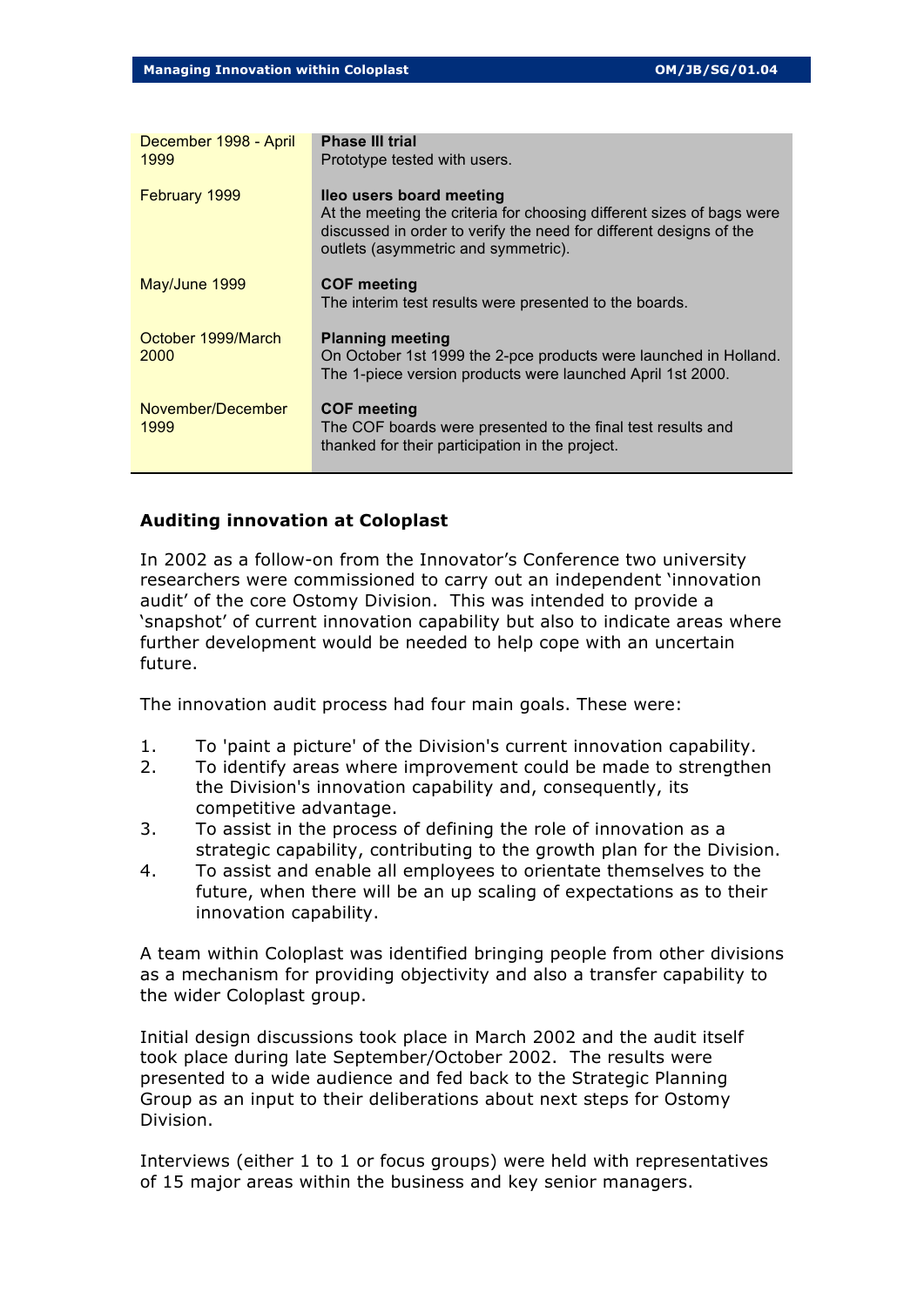The basis of the audit was a diagnostic framework developed to understand innovation capability and how this influenced the outcome of the core innovation process. In outline it is presented in exhibit 7. The audit also considered the balance in the innovation portfolio in terms of targets – e.g. product innovation, process innovation, innovation in business models, etc.

|                         | <b>Potential Strength</b>                    | In organisations where this is a strength                                                                                                                                                                                                                                                          |
|-------------------------|----------------------------------------------|----------------------------------------------------------------------------------------------------------------------------------------------------------------------------------------------------------------------------------------------------------------------------------------------------|
| la                      | Leaders innovation-<br>friendly              | leaders are authentic and close, biased towards innovation,<br>focus effort towards 'opportunity spaces' and do enrol others.                                                                                                                                                                      |
| $\mathsf{I} \mathsf{b}$ | <b>Strategic commitment</b><br>to innovation | the top team has an external focus and presents a coherent<br>strategy or vision. Their top teamwork is effective; innovation<br>goals are incorporated in business plans innovation goals are<br>delegated down the organisation.                                                                 |
| Ic                      | Willing to be radical                        | the top team has a comprehensive analysis of needs for<br>change; they are open to new mind-sets, manage change<br>effectively and are prepared to restructure the organisation's<br>assets.                                                                                                       |
| <b>Ila</b>              | High individual talent                       | individuals with innovation competencies tend to be<br>recruited, rewarded, developed and given influence. HR have<br>completed an analysis of the need for critical skills and<br>implement proactive HRM policies for recruitment and retention<br>of able people in innovation intensive roles. |
| I <sub>1</sub>          | <b>Critical resources</b><br>available       | the resource requirements for innovation are understood and<br>needed competencies are developed.                                                                                                                                                                                                  |
| II <sub>c</sub>         | <b>Strong Implementation</b>                 | many ideas are well implemented. The management of<br>programmes and tasks is adequate. The organisation gains<br>advantage from innovation.                                                                                                                                                       |
| Illa                    | <b>Selective</b><br>empowerment              | the management style encourages empowerment, personal<br>potential is developed and there is a 'can do' cultural ethos.                                                                                                                                                                            |
| IIIb                    | Innovation demanded                          | high expectations regarding staff participation in innovation<br>are set by managers and/or peers, innovation objectives are<br>set, innovation successes are recognised and rewarded and<br>continuous improvement (called 'Kaizen' in Japan) is a living<br>part of the organisation.            |
| <b>IIIc</b>             | High engagement                              | communication (down-up, up-down and laterally) is effective,<br>staff feel that they are respected and commitment by staff to the<br>organisation is strong.                                                                                                                                       |
| <b>IVa</b>              | Developmental<br>learning                    | learning is used to drive innovation, staff competencies are<br>widely developed, staff are trained in team-working and<br>problem-solving, knowledge captured and managed,<br>exploratory dialogue is frequent and experimental initiatives are<br>encouraged.                                    |
| <b>IVb</b>              | <b>Hearing multiple</b><br>perspectives      | those with the power to commit the organisation's resources<br>listen to (and hear) subject specialists, those who have<br>experience from different perspectives and the views of those<br>who do the core work of the organisation.                                                              |

## *Exhibit 7: The Innovation Capability Audit Framework*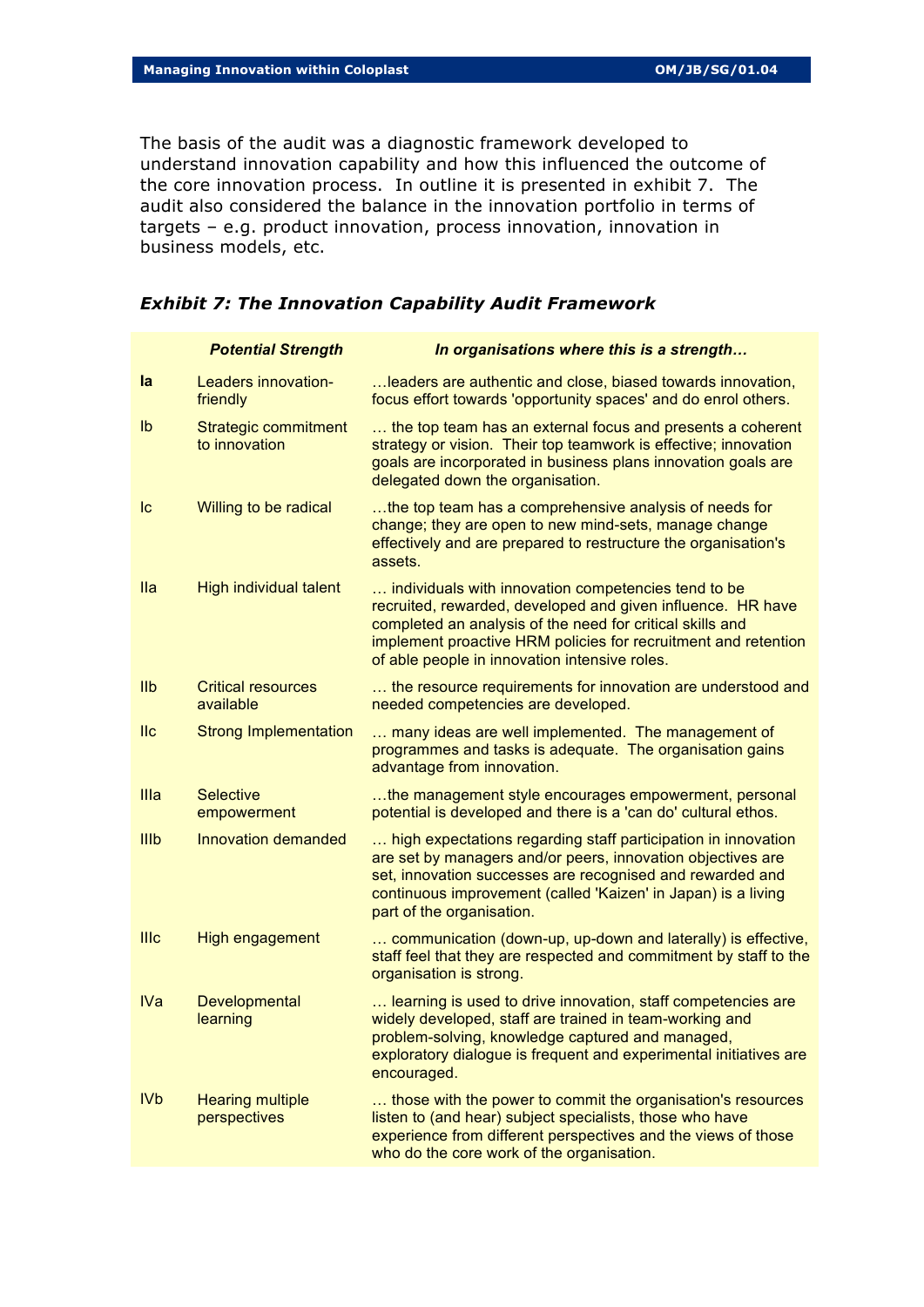| IVc        | Positive partner relationships               | innovation is promoted by external<br>relationships and close relationships are built<br>and sustained.                                                                                                                  |
|------------|----------------------------------------------|--------------------------------------------------------------------------------------------------------------------------------------------------------------------------------------------------------------------------|
| Va         | Functional organisational form               | the structure of the organisation inhibits<br>innovation, processes and routines do not<br>support innovation, teams (especially adhoc<br>teams) are ineffective and there is little inter-<br>team co-operation.        |
| Vb         | Supported champions                          | individuals with ideas (champions) are<br>supported, initiative is encouraged and top<br>managers are effective sponsors.                                                                                                |
| Vc         | Strong innovation pipeline                   | the 'innovation pipeline' is a set of<br>organisational processes that start with finding<br>ideas and conclude with exploiting the benefits of<br>these ideas. The pipeline is managed and<br>creativity is encouraged. |
| Vla        | <b>Effective development</b><br>philosophies | staff members have philosophies, ideologies<br>and schools of thought to guide them. New ways<br>of thinking are sought and developed.                                                                                   |
| <b>VIb</b> | Sound decision processes                     | the management information system is strong<br>and fast, careful and bold decision-making is<br>present.                                                                                                                 |
| <b>VIc</b> | <b>Sustained commitment</b>                  | management never loses interest in<br>innovation; initiatives and impediments to<br>progress are removed.                                                                                                                |

## **Key findings of the Innovation Capability Audit**

This section is based on the report of the research team to the company offering a critical review of innovation and some suggested directions for building further on what are clearly already strong innovation management foundations.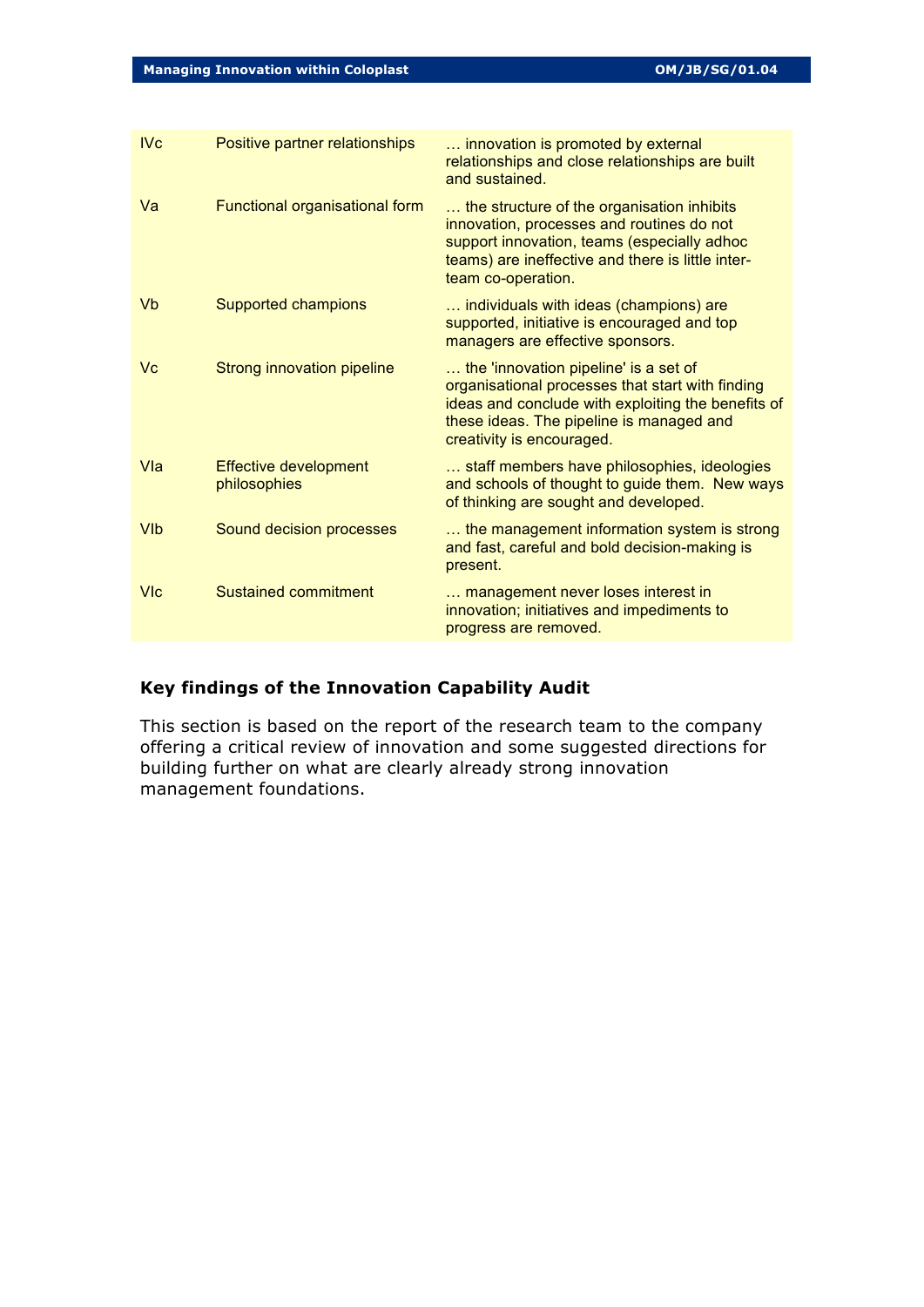

The average scores for the Ostomy Division for each item vary, but are, in general, below 3. From the interviews and focus groups it became clear that this was in part the result of a heightened awareness of the importance of innovation and recognition that the pace of innovation needs to increase.

### *Strengths and weaknesses*

The Division is perceived of having fruitful linkages with other organisations, people are enrolled in the organisation, that individuals can undertake initiatives themselves, and that innovation gives strategic advantage to the organisation. Also noted as relative strengths are decision making processes used to assess which proposals for innovation are supported or not and, to a slightly lower extent, the commitment of managers to seeing things through.

Relatively lower scoring components relate to the role of top managers in demonstrating by their actions that innovation is important, having the necessary time and resources to follow ideas through, being capable in cross boundary process and programme management, expecting that every employee has a role in innovation, being organised so that innovation takes place effectively and acquiring many different views of what could and should be done.

### **Four Ps Audit**

A second parallel set of questions explored the targeting of innovation in relation to product, process, position and paradigm. It also enquired into 'do better' and 'do different' innovation. Here the data shows that product innovation could be significantly improved but process innovation comparatively is stronger, especially for 'do better' innovation. In general,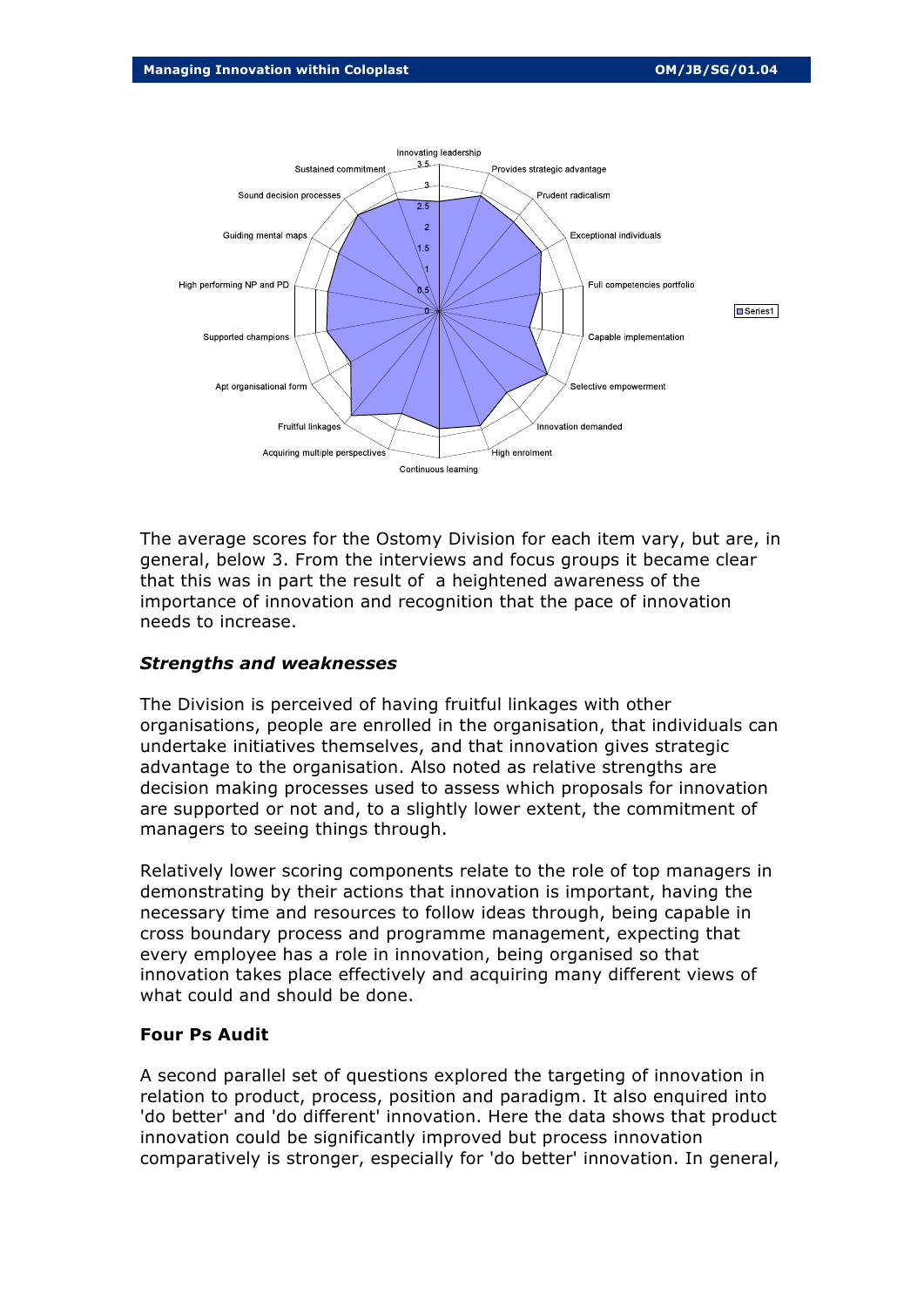the data demonstrates that the organisation is more capable in 'do better' rather than 'do different' innovation.

This analysis is likely to have been affected by an awareness that the quantity of value-creating innovation within the Division will need to improve to contribute to the bold development path laid down by the Divisional strategy. However the data suggest that there is significant room to:

- increase the numbers of wellsprings of innovation
- increase the quantity of ideas and proposals,
- improve idea selection methods
- carry innovative ideas through the organisation at a faster rate

## **Product Innovation**

There is a well-understood 'pipeline' for new product development – the AIM process. This begins with mechanisms for discovering, in depth, what patients and their helpers want and need. Some of the sensing techniques are innovative and those designing sensing methodologies need to be commended. The researchers did not find areas of neglect in sensing what patients want and need, although there were suggestions that most data was acquired from existing sources that were tapped regularly. It may be that there are 'hidden' patients or patients with specific needs that are not yet fully understood. Moreover, most sensing techniques gathered data on European patients, and more attention needs to be invested in understanding non-European needs. In general, patients were divided rather simply in market categories and it is probable that more advanced market segmentation would yield a deeper raft of data that could illuminate the product development process.

It would seem that there are plenty of ideas within the Division for product improvement, indeed for significant changes in product functionality. However, it was universally stated that there were insufficient resources available to take almost all ideas beyond the creative stage and explore their feasibility in depth. What has happened is that ideas are discussed and a limited number of officers in the Division who have power make decisions decide which ones should be supported. This informal decision-making method has the merit that it selects a limited number of ideas for development, but the disadvantage that the process is, inherently, 'political'. The people who take decisions (those who have sufficient flexibility of resource allocation) are people whose temperament and experience may be 'within the box' – accordingly decisions tend to be taken which are 'do better', rather than 'do different'.

Once ideas enter the structured product development process (AIM) they have a path and trajectory. In general, the AIM process is regarded as positive, although it was noted that once an idea enters AIM, it is unlikely to fail. Accordingly, there is a domain of ideas which are possible but insufficiently structured or excessively 'out of the box' to be pursued. It is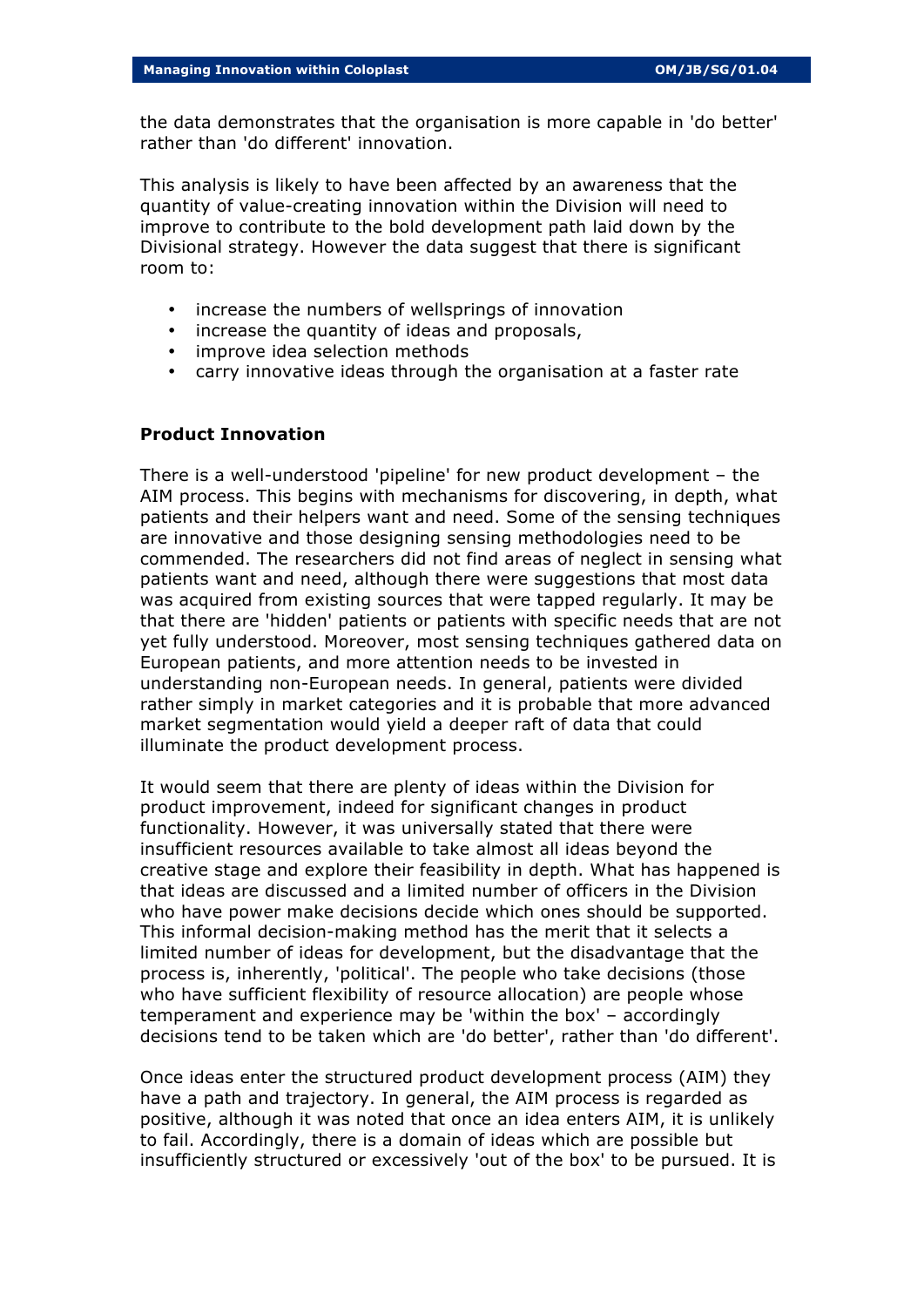in exploiting these more radical ideas that some of the potential growth of the organisation must lie.

The AIM product development process is widely regarded as positive for the organisation. However, it is capable of further development. This could take three forms. Firstly, it would be beneficial to be explicit about the underlying values that determine how AIM works. Currently, these are not widely understood. Secondly, the routines that are used to manage the AIM process could be improved. This would incorporate a greater capacity for failure and more flexibility of the stage-gate method. As with all systems, advantages can become dysfunctional if carried to excess. AIM provides a structure, but the structure could so condition the organisation that it limits activities that do not sit easily within its structure. Product innovation should not be confined to an inflexible AIM process.

## **Process Innovation**

As mentioned above, a source of innovation within the Division has been the imagination and engineering excellence of those who develop machines and production systems (many of which are customised or unique) manufacturing the products offered by the Division. Although this study did not look in detail at the innovation prowess of the manufacturing function, it is likely that this would yield considerable benefits. A high degree of insight, creativity and agility is necessary in manufacturing, especially on engineering design. There were comments that limitations posed by the production system were, in fact, strong boundaries on the capacity to innovate. In effect, it was felt that Production was saying, 'if we can't make it with our existing machines, then we shouldn't do it'. Although this is a caricature, it is a perceived boundary on product innovation.

An important theme in this section was the importance of cross-boundary process management, learning, knowledge-sharing and knowledge creation. This is especially important for process innovation as processes frequently cross-organisational boundaries and have systemic consequences. In general, informal relationships are positive within the Division but more could be done to strengthen cross-boundary working.

## **Positional Innovation**

l

From a marketing or positional perspective, it is clear that much effort is invested in selling products to hospitals, specialised nurses etc. However, the lack of a sophisticated market-segmentation model and the existing business model for corporate parenting (combined with limited marketing, merchandising and sales materials) means that the marketing and selling task is largely devolved to the selling agencies<sup>3</sup>. Whilst this has

 $3$  An informant commented on relationships with subsidiaries, "there is no typical relationship… Some of them won't use our promotional material… they are very autonomous".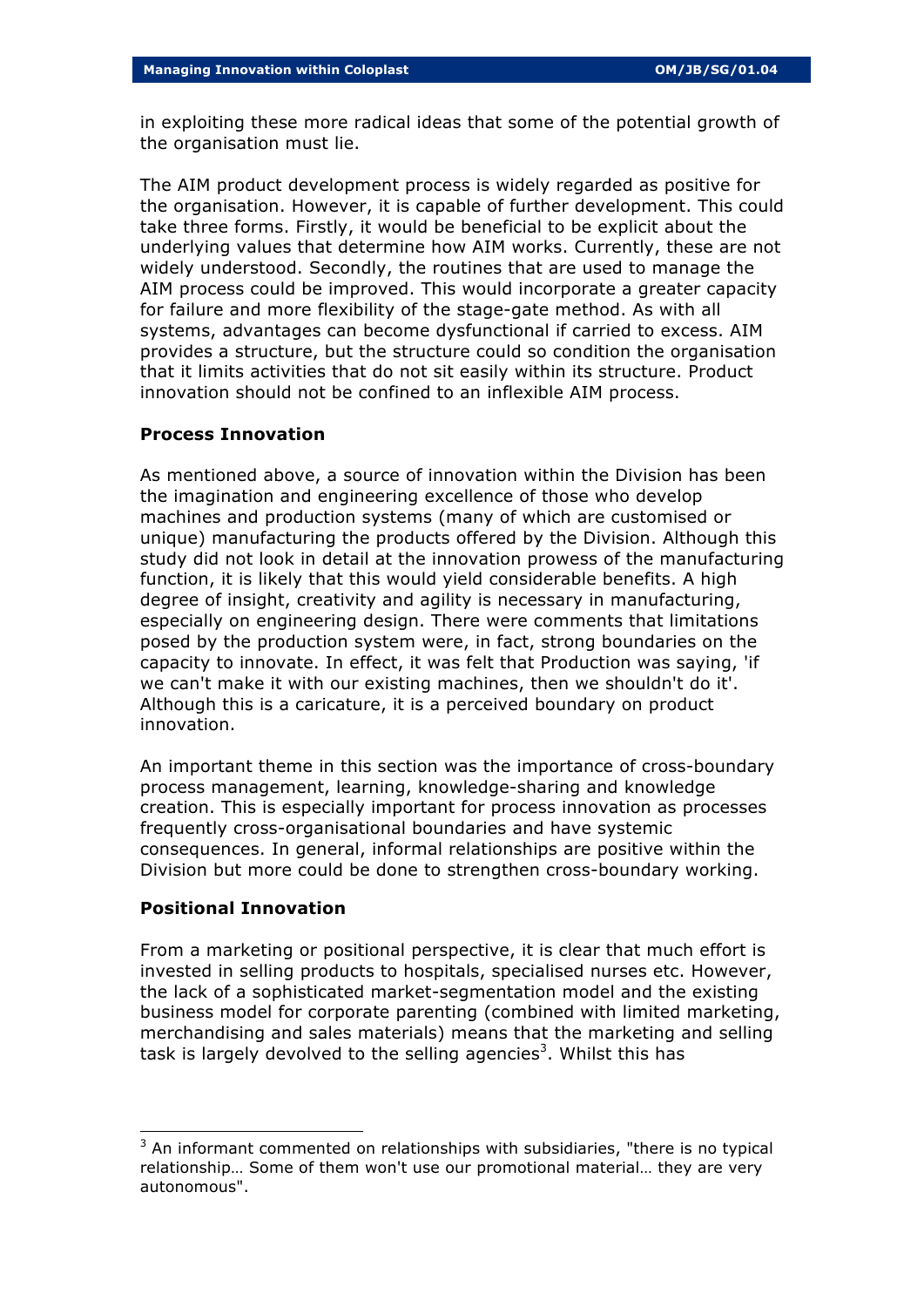advantages, it may be that in a globalised company, there is a need for much greater sharing and greater professionalism in this area<sup>4</sup>.

#### **Innovation in Paradigm**

One of the targets of innovation mentioned above relates to 'innovation in paradigm'. This refers to the underlying principles of how the organisation is constructed and how it functions – in effect, its business system. Currently, although some people use the rhetoric that the Division is European, in fact, it seems to be a Danish company that has a widespread distribution chain across Europe. The style of corporate parenting currently adopted is a hybrid between high control and strong autonomy in different geographies. In effect, this is similar to the approach used in the Middle Ages where there were strong 'Barons' in outlying areas. As the Division becomes global, this business system will come under more stress, things will be done twice or they won't be done at all. Standards will differ from country to country and there will be a fragmentation of effort. Whilst it is important for local organisations to respond locally, the development of appropriate relationships, agreed policies and practices, especially in relation to innovation issues, would be a significant advance. It is likely that the models for corporate parenting would undergo a series of evolutionary and revolutionary stages, as the organisation moves towards its growth targets.

Additionally, the value-creating mission of the organisation may benefit from 'reframing' - for example, the phrase 'ostomists' rather than 'ostomies' helps to move the focus from bags and filters to the people and their lifestyles around the illnesses and treatments they have had. It is helpful to ask, 'is there scope for looking at radical alternative frames - for example, restoring dignity and quality of life'.

## **Knowledge Management for Innovation**

l

In innovative organisations, ideas are developed through discussions at the confluence of multiple perspectives, skills, information and knowledge. This means that many open and exploratory debates must be held<sup>5</sup> – innovative work is creative and intellectual. In the Division there are informal networks, or 'communities of practice'. However, some areas of knowledge sharing are stronger than others. Comparatively, there are few cross-divisional networks and the level of connection with international subsidiaries is patchy. It would be valuable to explore the knowledge management requirements of the organisation from an innovation perspective. This should not lead to a complex IT based solution – rather the setting up of relatively few but powerful knowledge management arenas, linked to the strategic thrusts of the business.

<sup>&</sup>lt;sup>4</sup> CENTRIM's research with companies like Sun Microsystems and Glaxo SmithKline suggests that new organisational paradigms are needed for global enterprises.

<sup>&</sup>lt;sup>5</sup> One informant stated, "We don't discuss innovation a lot. We spend time on scheduling. There is not the time for creativity. We work to a schedule… it's focus, focus, focus".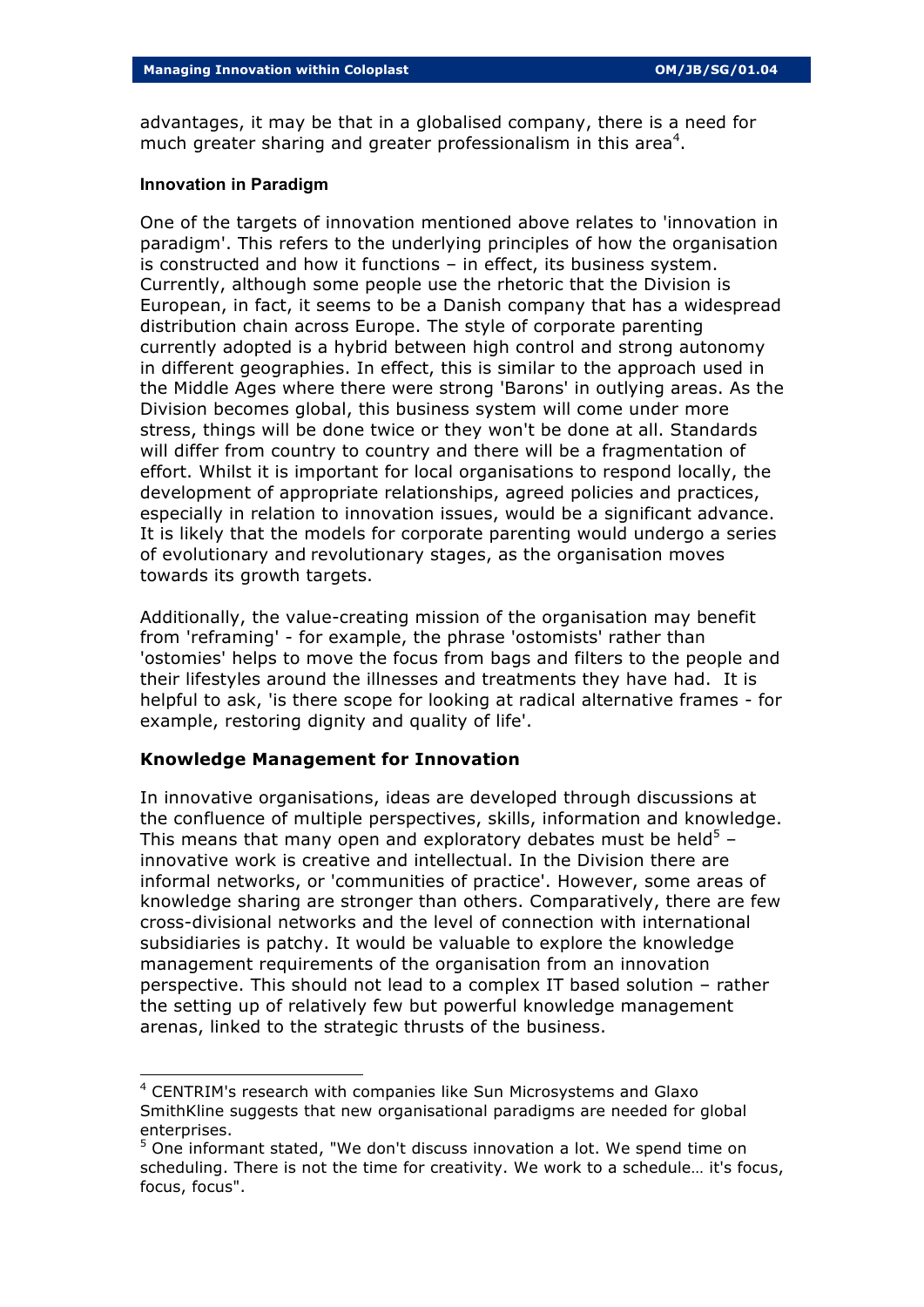It is clear from informants' comments that many efforts have been made to professionalise management processes in recent years. This has led to much greater visibility of targets, processes and the like. However, in addition, there is a degree of increasing bureaucratisation. Comments made by informants suggest that increasing emphasis is being placed upon developing a lengthy formal rationale for resource commitment. Whilst in principle, this can be a strong feature as it leads to increased control; excessive bureaucratisation is an impediment to innovation since it serves to condition the organisation within a set of written and unwritten rules. A 'bureaucracy simplification programme' would yield benefits and create additional slack.

Innovation thrives at points where different forms of knowledge conflict and confront each other so that a new synthesis can be created. An interesting challenge for the Division is to determine whether it is necessary and desirable to move from a position in which they use existing sciences and technologies to a position in which they are original contributors to the development of relevant sciences and technologies. This move into deeper structures of knowledge, especially relevant sciences, could be a costly endeavour. However, there are indications that the limitations of the organisation in respect to innovation flow, in part, from a lack of capability in the basic sciences of materials, adhesives and the like. Accordingly, competitive advantage could be provided by a deeper engagement with core sciences, either directly within the Division or indirectly through forms of partnering with universities etc.

A sense of the views held by people can be gained from the following quotes from interviews:

- *'… we don't know who to go to in other divisions we have this database but I don't think many people use it'*
- *'over-reliance on personal networks if you don't have them who do you go to?'*
- *'Annual Innovator's Conference seen as an important step but needs more of this kind of thing'*
- *'even at the conference people tend to mingle with the people they already know'*
- *'… if you don't work together on a weekly or a monthly basis it will take years to build up a personal network - what about the newcomers?'*
- *'linkages could be improved e.g. earlier production involvement'*
- *'… in the past Development has been quite isolated from Production ... Production had to take what they came with .. but now we go back and ask some question marks about it, and it looks like we can make it more Production-friendly…'*
- *'…in Coloplast the knowledge strategy is that every department does it by their own, invent it by their own!'*
- *'…we're trying to set up some new systems ...but we're only about 70% of the way there'.*
- *'it's important that we move people it's a demand that they don't stay in the same place'.*
- *'the best way to bury something is to put it on the database!'*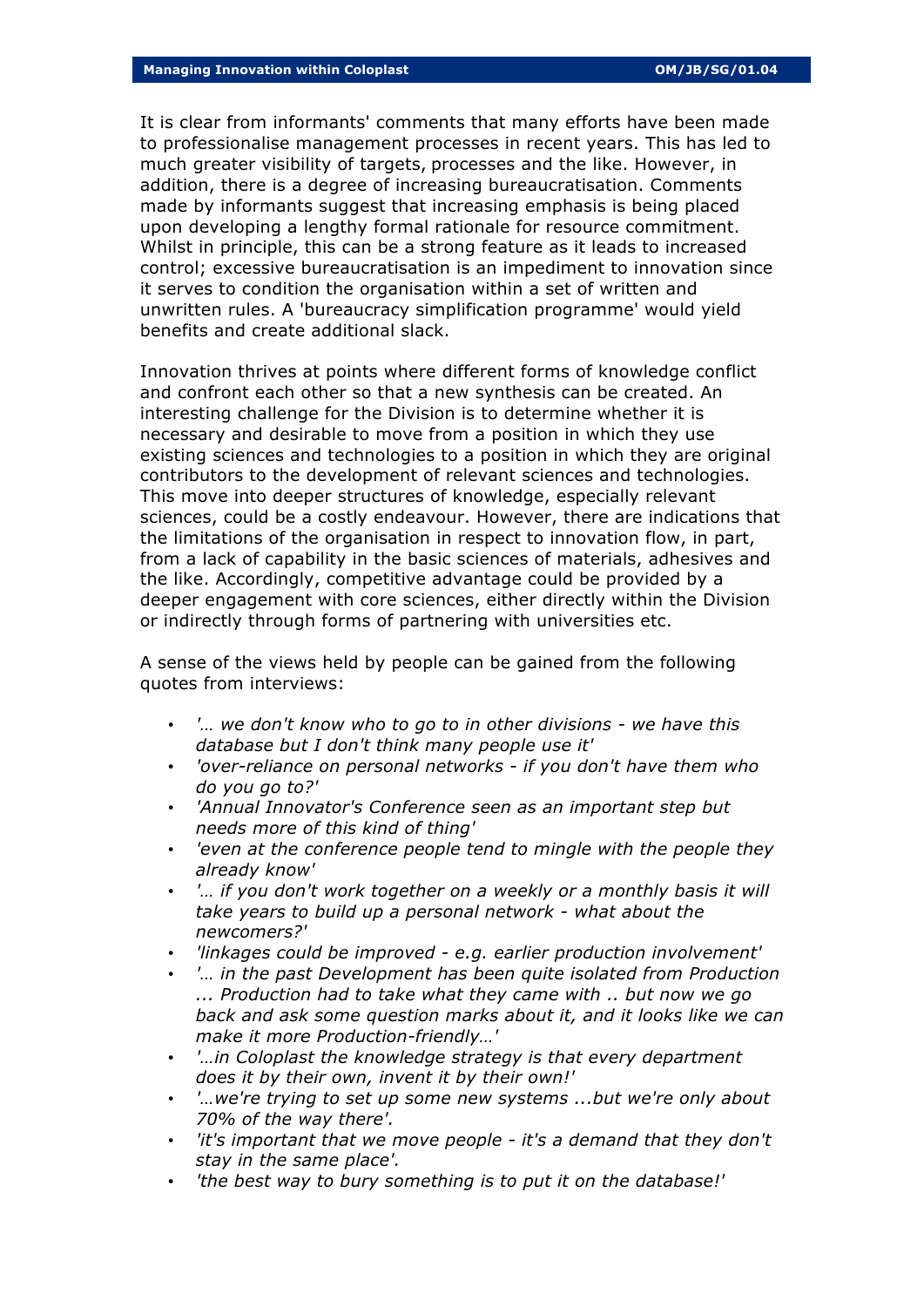### **Performance Management for Innovation**

One of the simplest and most effective ways to stimulate innovation within an organisation is to make it an explicit element in people's jobs and ensure that there is visibility of innovation performance through a system of metrics. To some extent this is already done within the performance management system, however it is not a strong feature. The performance, reward and recognition systems needs to be developed so that innovation performance becomes a higher priority, within the context of the organisation's strategic requirements for developing innovation in all areas of the organisation.

One of the key attributes of an innovative organisation is that employees that drive innovation, even though some of their initiatives may be unsuccessful, are acknowledged as key members of the organisational community. This 'honouring' signals the vital role that innovation has within the concern – it then becomes an element of a culture, a key attribute of the organisation's mythology.

In the Division at present, there is insufficient recognition of the role of the individual as an innovation sponsor or champion. Innovation has, to some extent, become procedural. It is important for top managers to take a leading role as sponsors, or patrons, giving support for champions for innovative initiatives. Although this is not absent, it could be strengthened.

### **Specific Blockages to Innovation**

Every organisation has (to some extent) specific 'blockages' that inhibit innovation. We have identified six that may be significant. Specific 'unblocking' programmes can be devised in each case.

• *Potential Blockage One - Conservative Mythology*

All organisations are, to some extent, 'children' of their past. This is true within the Division. Within living memory, there have been significant failures of innovative products. This seems to have created a psychological no-go area that precludes certain forms of radical innovation from being discussed. Whilst there are merits to this inherent conservatism, it acts as an impediment to innovation, especially of the 'do different' type.

• *Potential Blockage Two - Low Skills*

The specific skills needed in an innovative organisation could be understood better in the Division. Innovation is a process, at least in part. The organisation needs to be capable of both facilitating creative brainstorming exploratory thinking and managing a rigorous and structured implementation programme, ensuring that the organisation can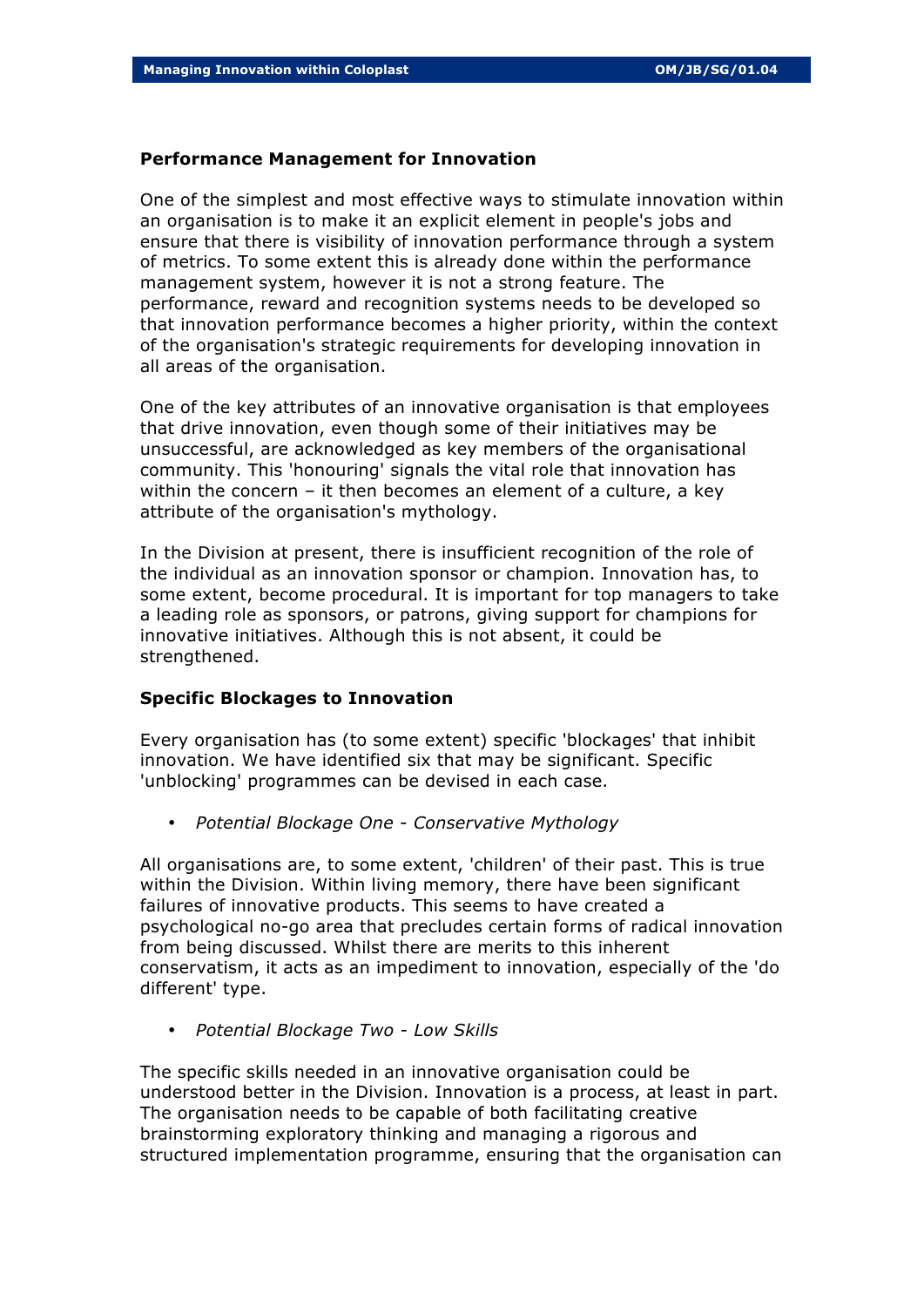incorporate new ideas in a fast, flexible and agile fashion. The term used to describe this organisational capability is 'ambidextrous'.

Although, as stated, the Division has an honourable history of engagement in innovation, there are few examples where more advanced innovation management tools are being used. Training employees in the specific methods for managing innovation would be beneficial and the role of education and training becomes more significant for 'intellectual path finding'. In non-innovative organisations, it is possible to be dedicated to bringing individuals to a predefined level of skill. This is not true in innovative concerns, where innovation is facilitated by appropriate attitudes, deeply embedded innovation-specific skills, and using learning as a method for path finding for the organisation. In a sense, this requires more of an educational rather than training-orientated approach.

Something resembling an 'Ostomy University' might be a suitable conduit for this innovation-specific learning to take place. Courses could be offered, perhaps in association with an international university, in all of the key areas: including medical products, materials, globalising business models, corporate parenting etc.

• *Potential Blockage Three - Lack of Systemic Agility*

There is an emphasis on doing things well currently but there are indications of an inherent lack of agility in organisational processes<sup>6</sup>. If this is correct then it acts as a barrier to certain forms of innovation, since the cost of, and time taken, to implement innovations is protracted. Innovative organisations need to be systemically agile. Again a flavour of the views around this theme can be gained from these quotes:

- *'…AIM is successful but slow!'*
- *'…the machine (AIM) in itself is very good at optimising..there is a motivation to do even better…'*
- *'sometimes it is a too heavy process because you have ideas they stop on the way because you have to fill in all these forms - so it kills initiative and maybe innovation from time to time'* 
	- *Potential Blockage Four Unclear Values Towards Innovation*

At the top management level, within the Division and the Group, there is an interesting debate to be had. Some senior managers see conservatism as a distinct strength. They argue that the care and consideration given to decisions provides formula for success. Other senior managers are biased towards innovation, certainly in the rhetoric that they use. It could be that mixed messages are coming from senior management. These could be clarified.

• *Potential Blockage Five - Fixed Staffing*

l

 $6$  Several informants spoke of unduly long cycle times for innovation processes.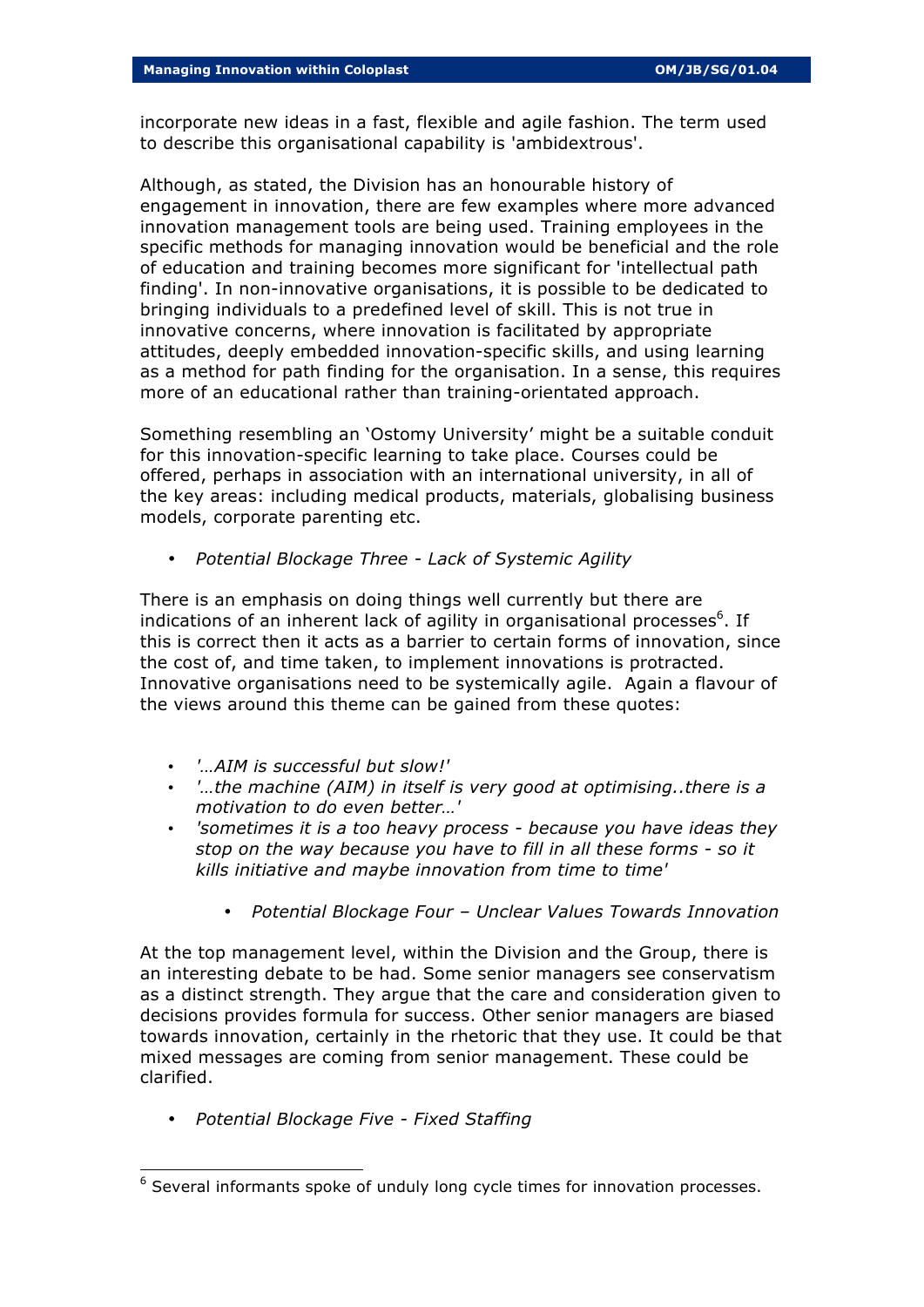It is well known that some people are significantly more innovative than others. In an organisation, like the Ostomy Division, many people stay for much of their career. This provides deep embedded knowledge but can inhibit or prevent new people from joining who bring different energies and perspectives. It would be desirable to find ways of introducing, perhaps on a secondment basis, more and different types of people.

• *Potential Blockage Six - Insufficient Horizontal Management*

As stated above, the product development process in particular requires a high degree of horizontal management. Such processes need to be understood, and improved systemically. Whilst there is evidence of innovative work being undertaken to clarify and improve horizontal processes, it is likely that this work will need to be extended and deepened - especially as the scope and scale of the Division's activities are expanded. Perhaps more significantly, changes in process will need to be undertaken as global facilities come on stream (for example, there is little visibility in the Danish head office as to the current programmes of product innovation being undertaken within the subsidiary in China).

## **Making innovation happen – building innovative routines**

Organisations develop particular ways of managing innovation through learning processes in which they try different behaviours and find 'what works for us'. Successful behaviours are repeated - eventually the pattern becomes a 'routine' – 'the way we do things around here'. Routines are supported and embedded in structures and procedures that give them form.

Routines can be powerful source of competitive advantage because they have to be learned – other firms cannot simply copy them. (The COF Boards and the overall key player approach is a good example that works to Coloplast's advantage). But firms need to review their existing routines to make sure they are appropriate – sometimes the very things that were important for one set of conditions (such as supporting 'do better' innovation) become a major barrier to doing something new or different.

## **The 'do different' challenge**

In general Coloplast Ostomy Division scored well on innovation but with some areas of concern. Particularly there was a sense that the organization wasn't well set to deal with the challenge of 'do different' innovation – as indicated by some quotes:

- *'…you will end up with frustration people get all these good ideas but there's nowhere to take them ...'*
- *'on some things we're starting to be very good… but because it's so structured there's no real room for radical ideas'*
- *'…the machine (AIM) for optimising works well but not for radical new products or market redefinition…'*
- *'I don't think we have the DD side well covered today… we have one project which might… but the pipeline is 4-5 years from now'*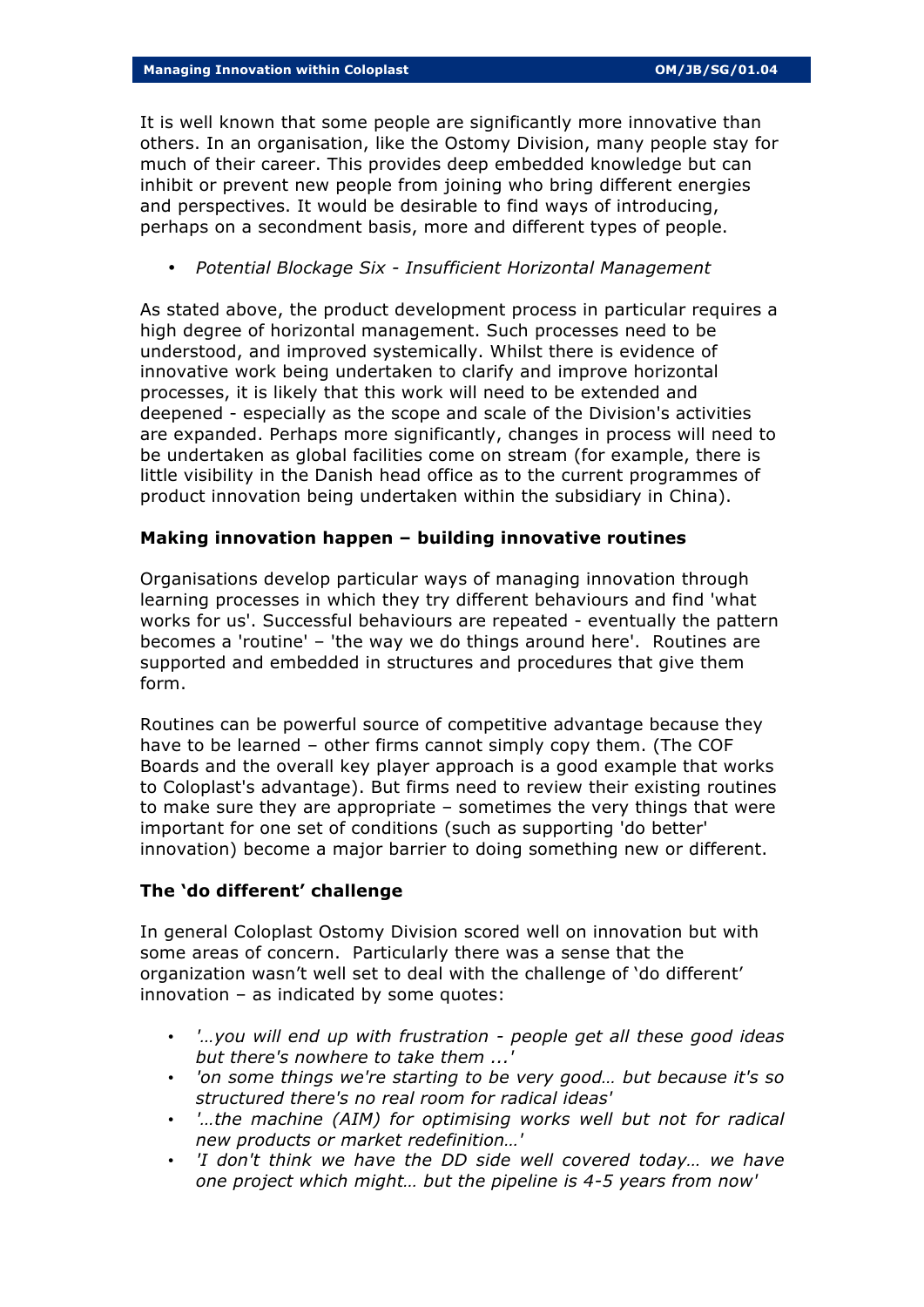- *'I think we do too little for the radical side but Coloplast is too busy…'*
- *'we like to think we're the best in the world but we're not!'*
- *'after you've banged the wall 4 or 5 times you give up!'*
- *'…sometimes what you need is radical, out of the box you need a separate kind of structure for that because it can't fit the optimising one…'*
- *'…(needs a structure) well-protected from the planning process, budgets, the normal resource drain, so to speak!'*
- *'…if we don't get outside the box, then somebody outside the box will step in and do it .. that will ruin our business in the long term.'*
- *'because it's all focused on this well-oiled machine there are no resources for the radical ideas…'*
- *'…there should be a forum where it's allowed to have new ideas and it should be supported where there is money to run with these good new ideas..'*
- *'this is the resource we put into that (radical front end) because we want it... we must protect this, though, and not cut back when things get difficult or allow it to be taken away…'*
- *'need to allocate significant target resource and build up to it not just a few %'.*
- *'... if you just have the task to say 'new machine this year, new machine next year, etc.' you'll never be innovative, because you're ordinary tasks will fill up your whole programme…'*
- *'we should allow people to go to conferences and exhibitions without having a specific target - just to see what's around'*
- *'people aren't taken enough out of their daily work to think differently'*
- *'… most of the time we are too focused on a particular problem…'*
- *'… you have to change the attitude, send people out on a more loose basis…'*
- *'the risk of taking only one risk and that's it!'*
- *'…we need a 'safe haven' for ideas… but there have to be checkpoints - if anything interesting comes up then we put it into the (AIM) machine'.*
- *'it's (DD) not integrated in the AIM procedure'*
- *'…if it's interesting then you can take it into the 'real world' budgets, plans, etc. - but when it lives there it has its own life'*
- *'AIM too constraining'*
- *'because it is so structured there's no real room for radical ideas, no 'let's try this', no way to run with it outside the structures'*
- *'…failure is not an option! (in AIM)…'*
- *'Today's DD needs to become tomorrow's DB innovation!'*
- *'…the new ideas, the organizational framework has to be fitted to the size of them.'*

### **'Do Different'**

The opportunity to engage in 'do different' innovation is limited within any organisation. There are four major reasons for this: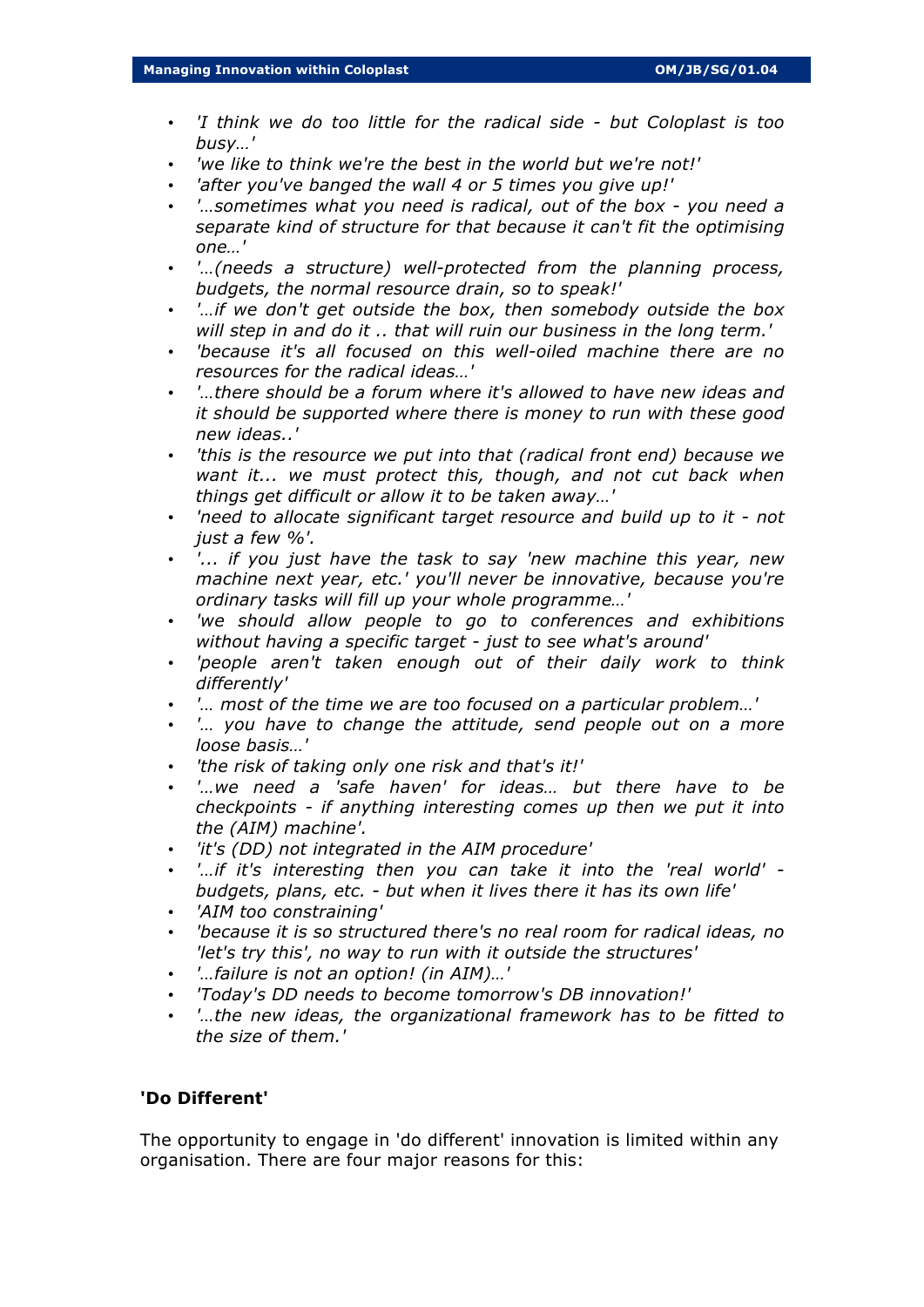- 'Do different' innovation is frequently risk laden;
- It is unclear how competitive advantage can be gained from the new endeavour;
- Organisations codify activities around an existing business model and are ill-equipped to create something dramatically new;
- New activities often require knowledge and other assets that are not possessed.

These factors are, in different ways, impeding the development of 'do different innovation' within the Division. The process is also limited by the conservative nature of the industry within which the Division operates and the raft of regulatory bodies that define its functioning. It is unlikely, within the existing growth targets and with the current resource availability that the Division has the capability to embark upon programmes that lead to radically different products or services. Accordingly, some form of 'special' organisational arrangements need to be constructed so that a proportion of resources are allocated to 'out of the box' innovative initiatives. It needs to be accepted that some, if not most, of these will fail. However, a controlled corporate entrepreneurship and venturing programme is likely to yield beneficial results, especially in an industry where advances in medical technology is likely to diminish the need for existing products offered by the Division over time.